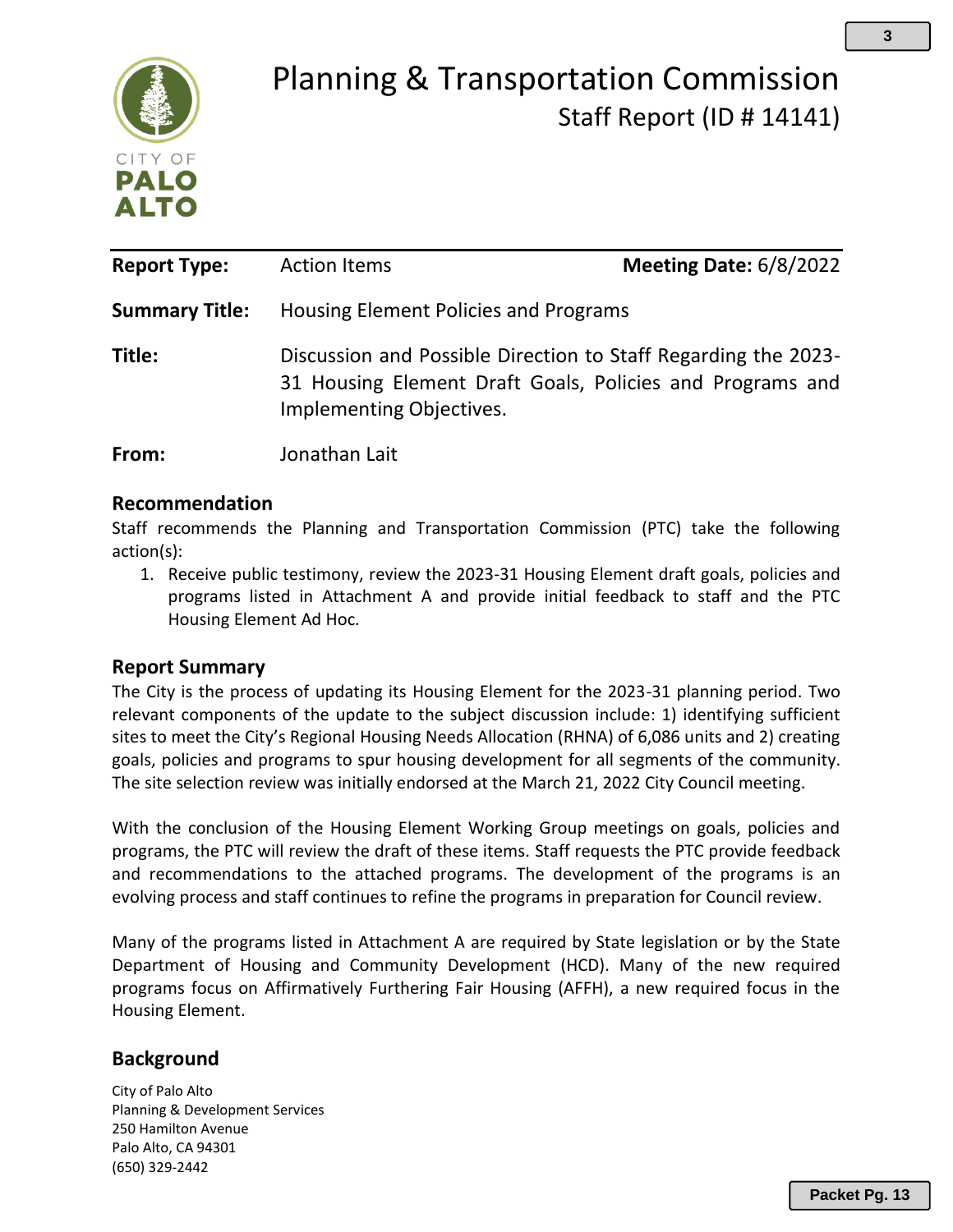Since 1969, the State has required all local jurisdictions to adequately plan to meet the housing needs of everyone in the community. Local jurisdictions meet this requirement by adopting housing elements as part of their "general plan" (or the Palo Alto Comprehensive Plan). The Comprehensive Plan serves as the City's "blueprint" for how the city will grow and develop. State law mandates inclusion of eight elements in general plans: land use, transportation, conservation, noise, open space, safety, housing, and most recently, environmental justice. Jurisdictions may elect to include additional elements.

The Housing Element is the City's plan to provide housing for its current and future residents and is the only element that requires certification by the State. The Housing Element covers a period of eight years; the City is currently in the 5<sup>th</sup> Cycle of Housing Elements that covers the years between 2015 and 2023. The  $6<sup>th</sup>$  Cycle will cover the eight years between 2023 and 2031. The deadline to receive State certification for the 6<sup>th</sup> Cycle Housing Element is January 31, 2023. For reference, please click *here*<sup>1</sup> for a copy of the 5<sup>th</sup> Cycle Housing Element.

The following section outlines the relationship between goals, policies and programs as well as highlighting the State requirements for a Housing Element Program.

#### Goals, Policies, and Programs

There is a general structure and hierarchy of steps for effective housing implementation. In general, a jurisdiction will set forth a set of goals for the community to overall strive to attain. For each goal, a set of policies are identified to help achieve the overarching goal. Under each policy are a set of programs that assist with implementation of each policy. Housing Element programs contain specific actions and quantifiable targets that help ensure equitable, effective, and timely implementation. The general order of effective housing implementation is as follows:

- Goals: Housing goals are articulated as general "end condition statements," which describe a desired outcome or end state. Goals describe ideal future conditions for a topic and tend to be general and broad in nature.
- Policies: Policies are statements on the position the city takes to implement a goal. Policies contained in the Housing Element are important statements as they provide a clear and unambiguous statement that guides a specific course of action for decision‐makers to achieve a desired goal.
- Programs:  Housing programs define the specific actions the city will undertake to achieve the stated goals and policies.
- Program Objectives: The program objectives are specific action items that help implement the overall program. Objectives must be specific, measurable, and attainable. *Please note that HCD pays special attention to the program objectives in order to ensure the highest level of implementation for each program that is possible.*

#### State Requirements for Housing Element Programs

<sup>1</sup> <https://paloaltohousingelement.com/wp-content/uploads/2021/04/Certified-15-23-Housing-Element.pdf>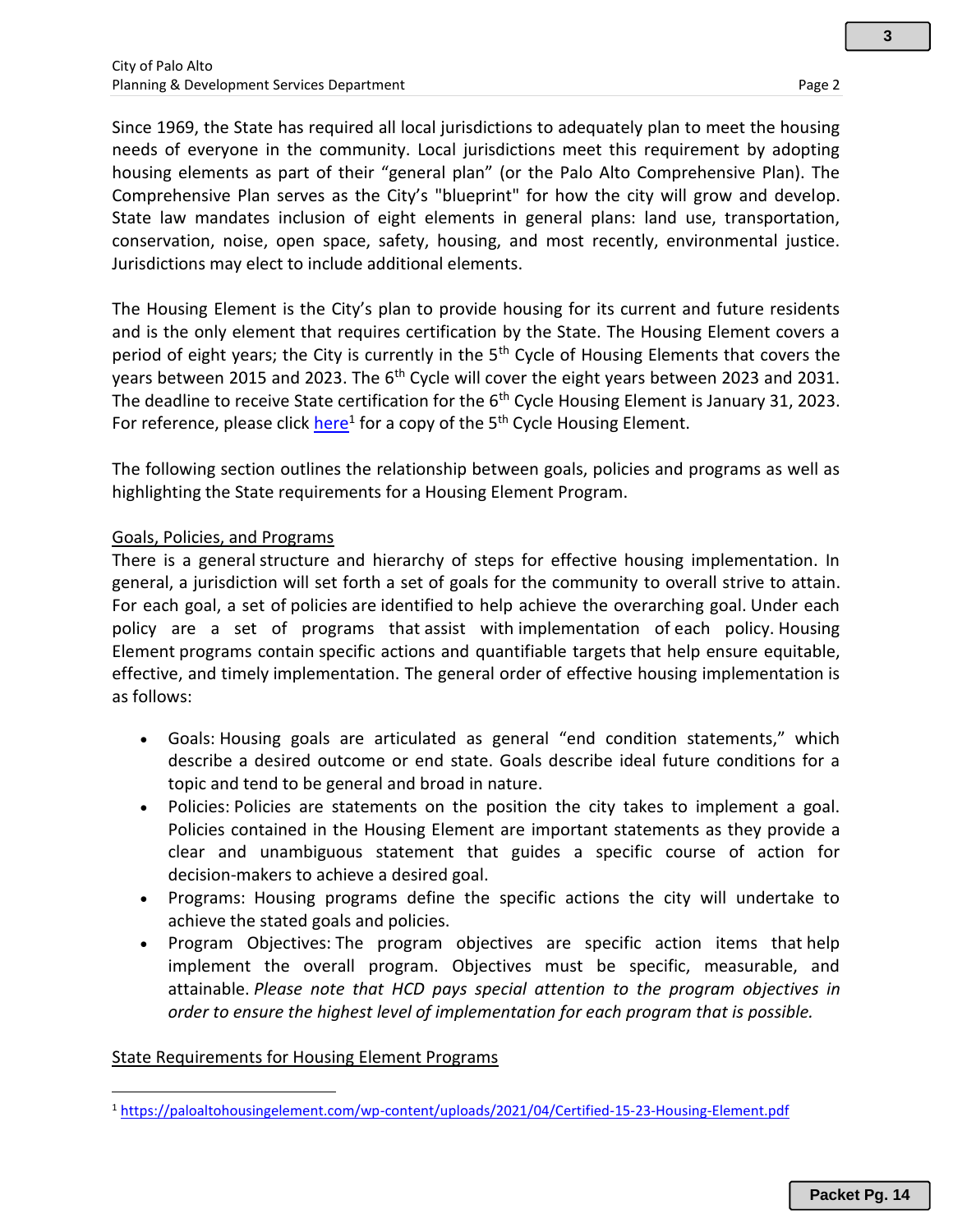**3**

Per California Government Code Section 65583(c), the Housing Element shall contain a schedule of actions (also known as "programs") the local government is undertaking or intends to undertake to implement the stated policies and achieve the goals and objectives of the housing element. HCD has increased its scrutiny in reviewing proposed programs. Programs must include specific actions the locality will take to implement its policies and achieve its goals and objectives, and a specific timeframe for implementation. In addition, programs must identify the agencies or officials responsible for implementation, describe the jurisdiction's specific role in implementation, and (whenever possible) identify specific, measurable outcomes.

HCD has identified the following criteria as key components of an effective housing program:  

- 1. Definite time frames for implementation (e.g., annually during the planning period).
- 2. Identification of agencies and officials responsible for implementation (e.g., planning department).
- 3. Description of the local government's specific role in program implementation (e.g. a description of how the city will promote ADU construction).
- 4. Description of the specific action steps to implement the program.
- 5. Proposed measurable outcomes (e.g., adoption of a rezone ordinance).
- 6. Demonstration of a firm commitment to implement the program (e.g., Create a separate landing page on the city's website that provides information on ADUs and city requirements by July 2023.
- 7. Identification of specific funding sources, where appropriate (e.g., Community Development Block Grant funds).

It appears that HCD is taking a stricter approach to these requirements when reviewing Housing Element policies and programs as part of the 6th Cycle. $<sup>2</sup>$ </sup>

#### Role of the Working Group and PTC in Housing Element Program Preparation

As outlined, each Housing Element program requires a number of details in their implementing objectives. Because of the detail and specificity required of the measured outcomes coupled with the unfamiliarity of the Working Group regarding Departmental workload and funding sources, staff proposed that the Working Group focus on the program itself while staff prepares the details of the program. In addition, HCD has focused much of their attention in reviewing programs and not as much with goals and policies. Therefore, staff had the Working Group focus its attention toward the programs.

To be strategic with the Working Group time, staff assigned two focused roles to the Working Group.

<sup>&</sup>lt;sup>2</sup> As part of a March 25, 2022 presentation organized by SV@Home, HCD staff discussed problems they've encountered with housing elements submitted by Southern California jurisdictions, highlighting the need for specific, actionable programs[: https://siliconvalleyathome.org/event/march-2022-hac-making-housing-elements](https://siliconvalleyathome.org/event/march-2022-hac-making-housing-elements-work-through-state-enforcement/)[work-through-state-enforcement/](https://siliconvalleyathome.org/event/march-2022-hac-making-housing-elements-work-through-state-enforcement/)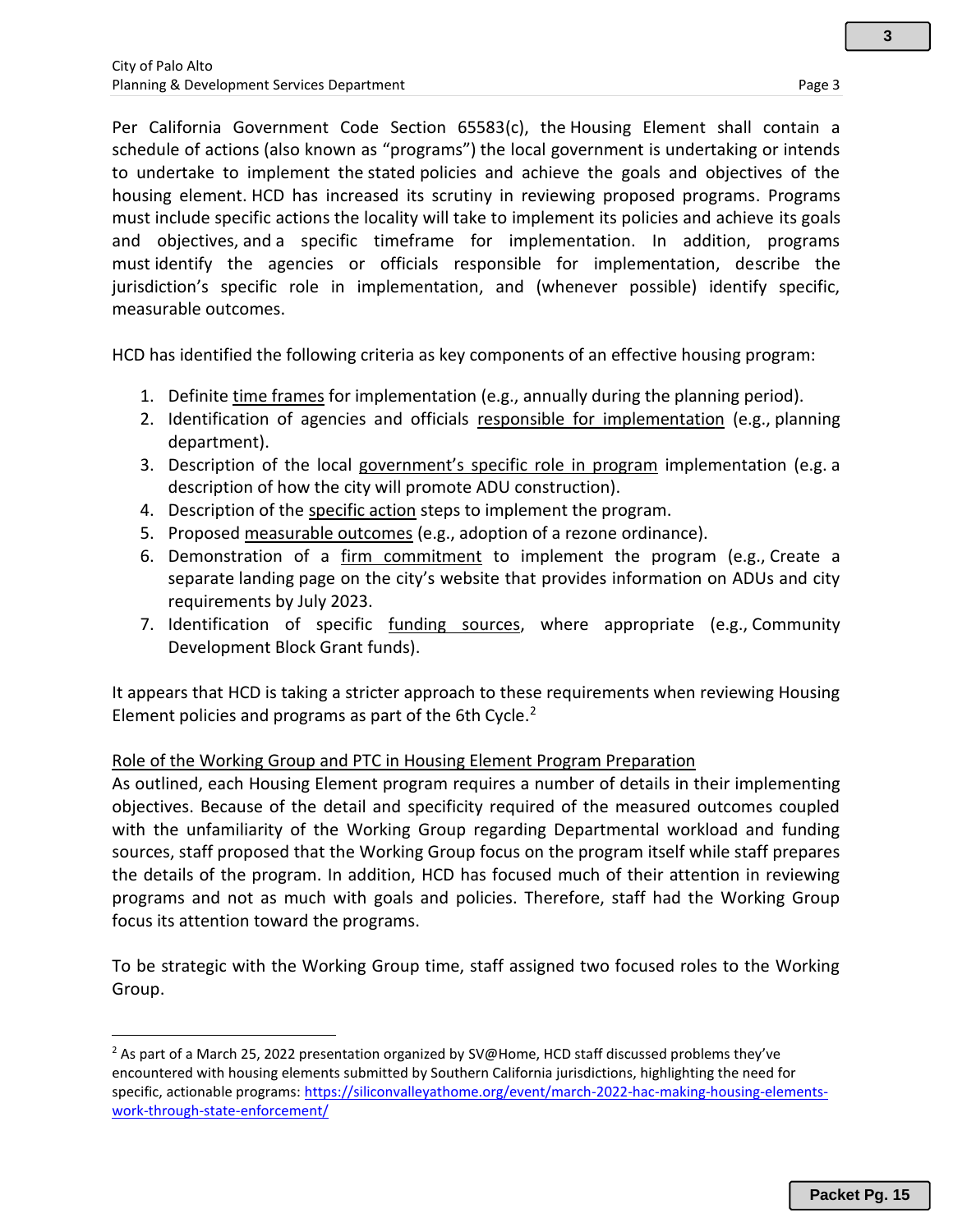**3**

#### 1. Provide staff with direction for potential new programs.

Staff has provided the Working Group a number of existing programs that are proposed to be carried over for the new Housing Element or new programs that are required per the State. In addition, staff solicited new ideas or issues the Working Group would like to address not covered by existing or required programs.

2. Approve program concepts.

The Working Group will be responsible for approving the program concept or theme. Following the Working Group's approval of the program concept, staff will prepare the implementation objectives. As detailed below, all programs now must be specific, measurable, and achievable to meet HCD requirements. To meet those requirements, each City program will have a funding source, responsible agency, and a timeframe. These specific program details are developed by City staff.

While ideally more time would have been allotted to the Working Group to refine the programs, the deadline to complete the Housing Element requires staff to pivot to the formal role of the PTC as a recommending body to the City Council and engage the Commission in that more specific discussion.

#### Program Review Process

The deadline for Housing Element certification is the end of January 2023. There is a 120 day grace period through the end of May where a jurisdiction can still obtain certification and remain in compliance with State law. While Palo Alto intends on submitting its final draft to HCD in March, many jurisdictions often require more than one review with HCD before being certified.

Before submitting a final version, the City would release a draft housing element for public comment in September and later HCD review. In preparation for that draft release, the PTC will use its two meetings in June reviewing the draft goals, policies and programs. The PTC chair formed a housing element ad hoc consisting of Commissioners, Chang, Reckdahl, and Templeton. The ad hoc has meet twice with staff. The City Council is expected to review the draft goals, policies and programs in August.

#### Working Group Deliberations

The Working Group met February through May to discuss and prepare programs. The February meeting was an introduction and overview to goals, policies and programs as well as all the new State requirements that impacted the programs. Some programs were presented for Working Group review.

At the next meeting, staff provided more structure to the draft goals, policies and programs. Housing elements are required to address six different housing categories. Those categories are as follows: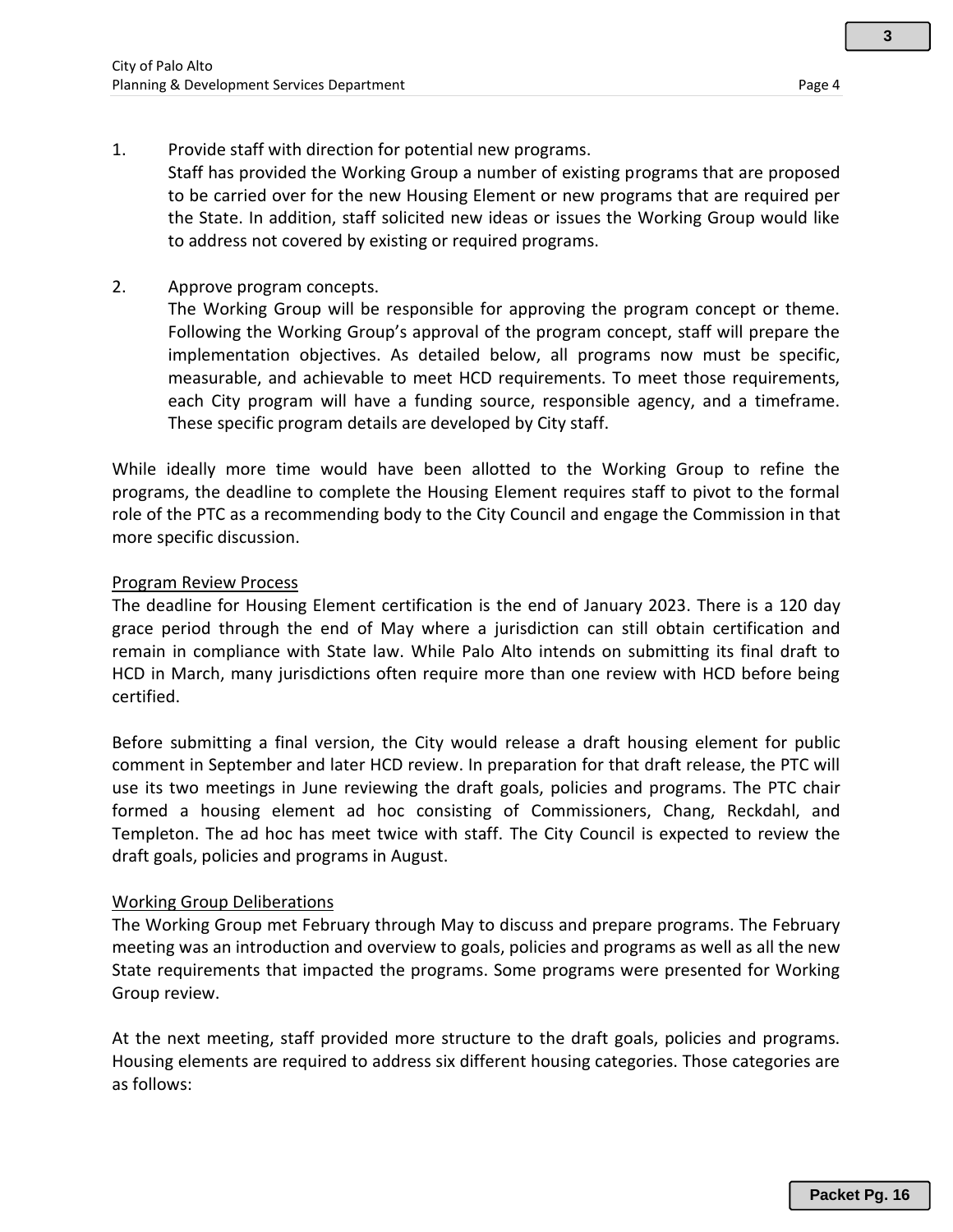- 1. Conservation and Preservation of Existing Housing Stock
- 2. Assist in Affordable Housing Development
- 3. Provide Adequate Sites for a Variety of Housing Types
- 4. Removal of Constraints/Opportunities to Encourage Housing
- 5. Housing for Persons with Special Needs
- 6. Fair Housing

To be consistent with the categories, staff prepared different goals, policies and programs for each category. The goals, policies and programs included in Attachment A represent the most recent draft based on Working Group input and feedback. As mentioned, because of the update timeline, the Working Group was not able to fully vet and approve the final versions of the programs. Therefore, the Working Group provided comments for each of the category programs.

The Working Group had a wide range of opinions and comments for many of the categories. Generally, the Working Group was in support of any program that would produce more affordable housing such as increasing BMR requirements and expediting affordable housing approvals. But there were also contrasting opinions concerned that the additional requirements that put greater burden on housing developers and property owners such by increasing BMR requirements and also instituting tenant protections. These additional measures would discourage future investment in new and existing housing. While there was a range of perspectives, majority interests are reflected in the programs.

For more information about the Working Group deliberations, a Housing Element update website has been created at [www.paloaltohousingelement.com.](http://www.paloaltohousingelement.com/) Under "Past Events", each Working Group meeting has been recorded and meeting materials have been also uploaded on the website. Below are the links to the February – May Housing Element program memos prepared for the Working Group.

February 10, 2022 meeting: [https://paloaltohousingelement.com/wp-content/uploads/2022/02/February-10-](https://paloaltohousingelement.com/wp-content/uploads/2022/02/February-10-Memo_Final.pdf) [Memo\\_Final.pdf](https://paloaltohousingelement.com/wp-content/uploads/2022/02/February-10-Memo_Final.pdf)

March 3, 2022 meeting: [https://paloaltohousingelement.com/wp-content/uploads/2022/03/March-3-Memo\\_Final.pdf](https://paloaltohousingelement.com/wp-content/uploads/2022/03/March-3-Memo_Final.pdf)

April 7, 2022 meeting: [https://paloaltohousingelement.com/wp-content/uploads/2022/03/April-7-Memo-](https://paloaltohousingelement.com/wp-content/uploads/2022/03/April-7-Memo-Attachment-A_Final.pdf)[Attachment-A\\_Final.pdf](https://paloaltohousingelement.com/wp-content/uploads/2022/03/April-7-Memo-Attachment-A_Final.pdf)

May 5, 2022 meeting:

[https://paloaltohousingelement.com/wp-content/uploads/2022/05/May-5-HEWG-Agenda-](https://paloaltohousingelement.com/wp-content/uploads/2022/05/May-5-HEWG-Agenda-Packet.pdf)[Packet.pdf](https://paloaltohousingelement.com/wp-content/uploads/2022/05/May-5-HEWG-Agenda-Packet.pdf)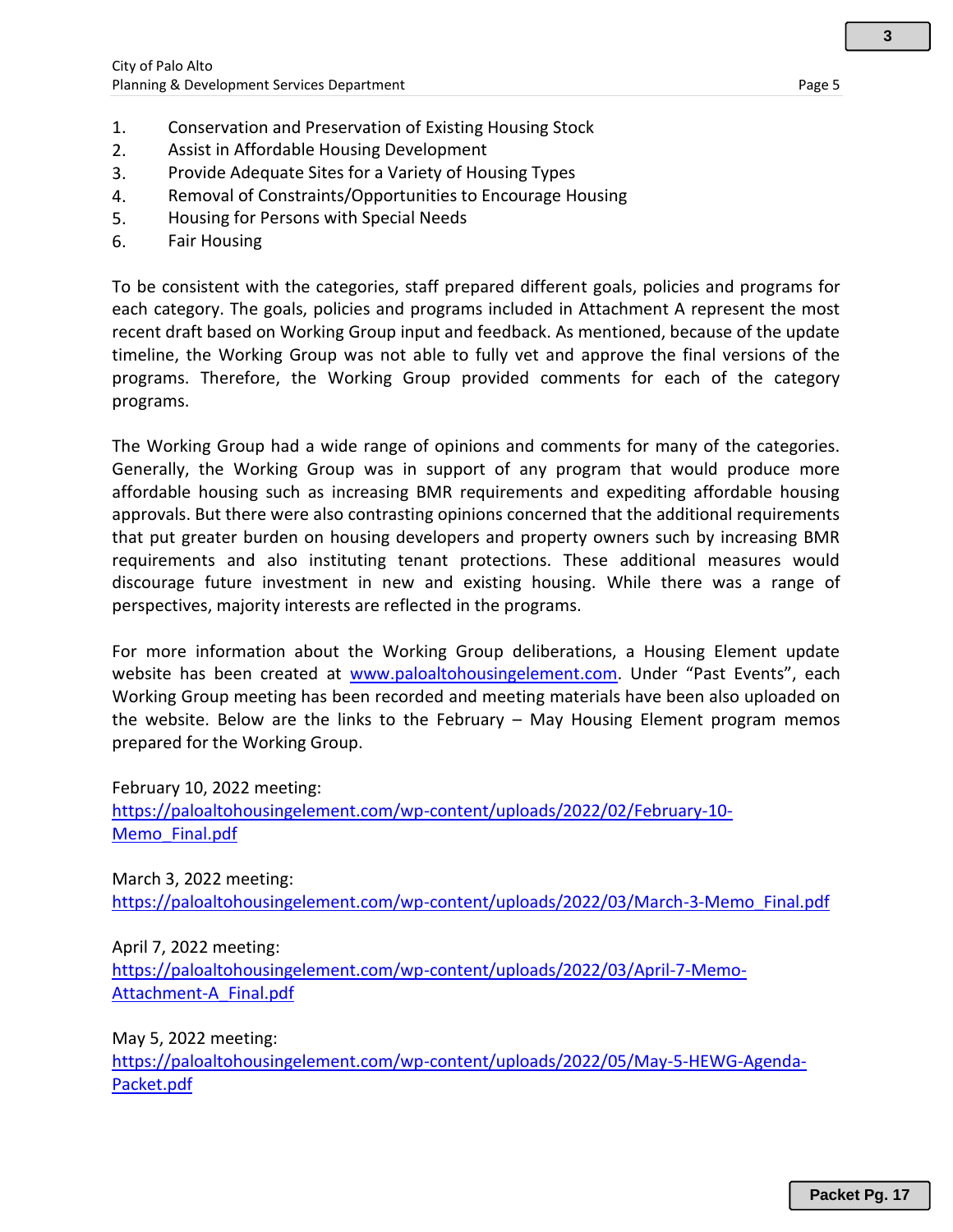Staff has continued to revise the draft goals, policies and programs based on Working Group and the PTC Ad Hoc committee input. The most recent draft of the goals, policies and programs are included here as Attachment A. Greater detail has been added to the programs, especially to the programs related to relaxation of development standards and expediting permit processing. Staff made these adjustments in response to recent indications that HCD is scrutinizing 6th Cycle Housing Elements for such detail in proposed programs. In addition, individuals familiar with the Working Group's work will notice that the goals, policies and programs have been reformatted taking on a form that is more reflective of a version of the draft housing element document.

As the PTC continues to focus on the substance of the proposed program, staff will continue to revise the implementing timelines, responsible agency and the funding source. A revised set of programs will be presented at the next meeting based on PTC input.

At the first meeting in June, staff will update the PTC on the housing element project and orient the Commission to Attachment A. Some time will be dedicated to reviewing the goals and policies but it is anticipated the majority of time will be used reviewing the programs and implementing objectives. Staff will review each program at the meeting, provide context and receive commissioner feedback. As the Commission considers the programs it should reflect on the HCD's requirement that programs address local housing needs, recognize available land and financial resources, and mitigate governmental and non-governmental constraints that impeded housing production.

The Commission will also observe that information is missing from some programs, typically as this relates to revised development standards. This missing information represents a placeholder that will be filled in prior to the Commission's next meeting. Staff is concurrently performing a housing and economic feasibility analysis for prototypical housing inventory sites to ensure, in part, that the City is meeting the State's suitability and feasibility standard for identified housing opportunity sites, and to further inform staff's constraints analysis to identify where additional adjustment to development standards may be warranted. This analysis may not be complete in June but it is expected to inform staff and PTC recommendations to Council. It may be that further refinement may be necessary after PTC hearings and before the City Council considers the programs in August.

#### Public Outreach

Staff conducted public outreach with stakeholders representing the persons with disabilities, renters, seniors, homeless and housing development communities. Staff included their input on the preparation of the programs. For example, understanding that many of these special needs populations are on fixed income, typically at the extremely low income level (ELI), staff proposes that a special needs preference be established when ELI housing becomes available.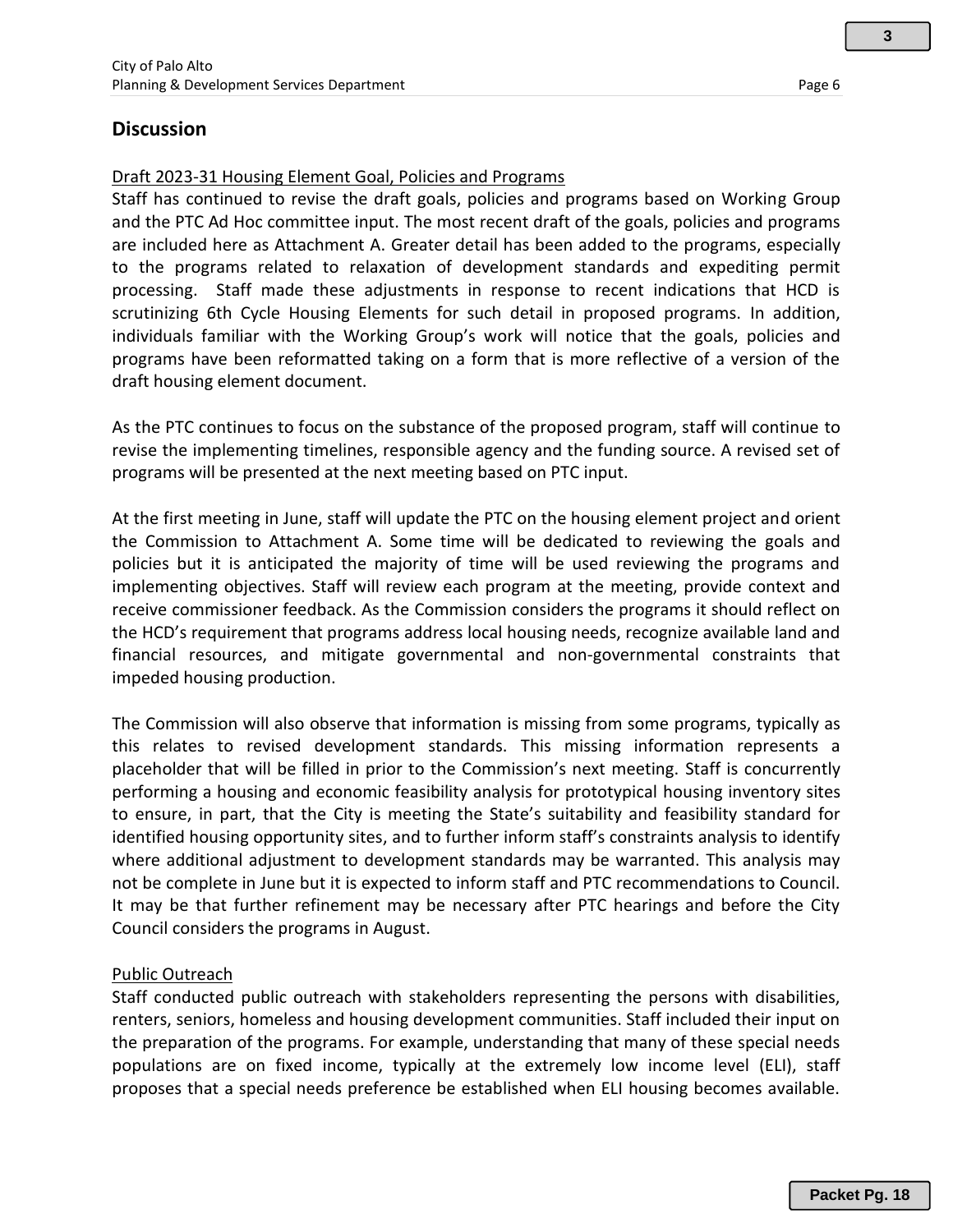**3**

Or, in discussing relaxation of development standards, developer's suggestions and comments have been incorporated into programs that propose relaxation of development standards, especially with specific implementing objectives focused on height and parking requirements.

#### Site Selection

The PTC reviewed the sites at its February 2022 meeting. At the meeting, staff mentioned that the sites list was consistently being reviewed and revised. Staff continues scrutinize these sites to ensure they remain appropriate for inclusion based on State requirements and reflects community interests. The City has also received input from the community identifying concerns with some sites that staff is also following up on. It is anticipated there will be some changes to this site selection list in the draft housing element as this analysis continues.

#### Update Timeline

As referenced previously, the HCD review requirements have altered the City's update schedule. Initially, Staff has prepared an updated timeline to meet the State deadline for HCD certification. Currently, the timeline includes PTC review of the draft HE in January 2023 with a Council adoption of the Housing Element in March 2023. The updated timeline is included as Attachment B.

#### **Environmental Review**

The City's 6<sup>th</sup> Cycle Housing Element will require environmental review pursuant to the California Environmental Quality Act (CEQA) prior to its adoption by the City Council. While many of the impacts of the new Housing Element may have been studied as part of the Comprehensive Plan Final Environmental Impact Report, which was certified and adopted by the Council by Resolution No. 9720 on November 13, 2017, some additional analysis will likely be required. Staff and the City's CEQA consultant are still in the process of evaluating the appropriate CEQA document that will need to be prepared.

#### **Public Notification, Outreach & Comments**

Staff has been reaching out to various stakeholders in the preparation of the Housing Element programs. In addition to working with the Working Group, staff has had meetings with organizations representing, seniors, renters, persons with disabilities, homeless, and both affordable and market rate developers to receive their input of the Housing Element programs. Additional meetings have been scheduled with other stakeholders. Their input has been incorporated in the programs.

This meeting has been publicly noticed as well as posted in the City's Housing Element Update website at [www.PaloAltoHousingElement.com.](http://www.paloaltohousingelement.com/)

#### **Next Steps**

This is the first of two meeting the PTC will be conducting in reviewing the Housing Goals, Policies and Program. Due to the Housing Element update deadline, the PTC will need to complete its review by the end of the second meeting.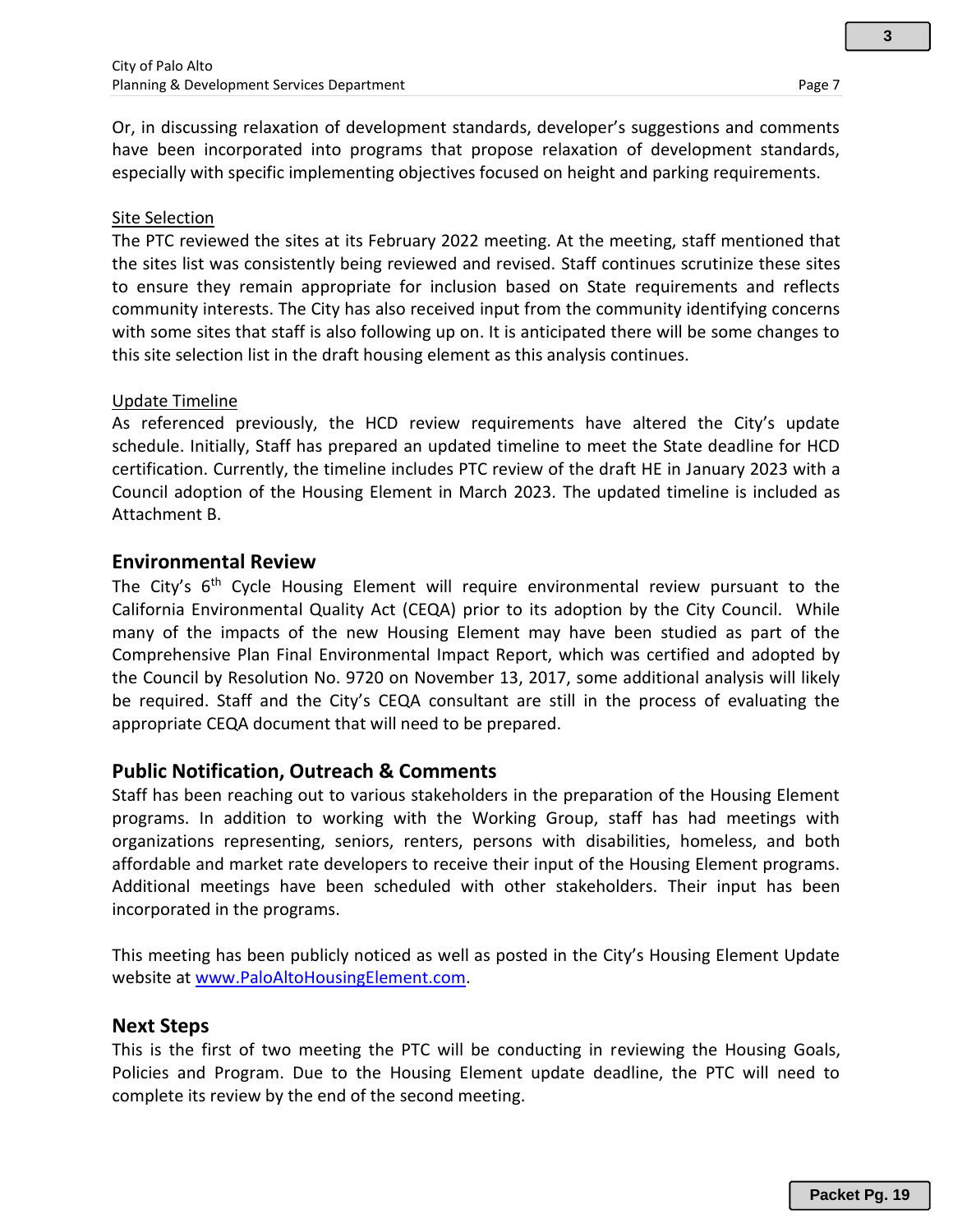| <b>TIME</b>       | <b>TASK</b>                                                |
|-------------------|------------------------------------------------------------|
| June 2022         | Formal PTC review of Housing Programs                      |
| August 2022       | Formal Council Review of Housing Programs                  |
| August 2022       | 30-day Public Review of Draft Housing Element              |
| September 2022    | Submit Draft Housing Element for HCD initial 90-day review |
| January 2023      | Formal PTC review of Housing Element                       |
| <b>March 2023</b> | <b>Council Adoption of Housing Element</b>                 |
|                   | Submit for HCD final 60 day review                         |

| <b>Report Author &amp; Contact Information</b> | PTC <sup>3</sup> Liaison & Contact Information |
|------------------------------------------------|------------------------------------------------|
| Tim Wong Senior Planner                        | Rachael Tanner, Assistant Director             |
| (650) 329-2493                                 | (650) 329-2441                                 |
| tim.wong@cityofpaloalto.org                    | rachael.tanner@cityofpaloalto.org              |

#### **Attachments:**

- Attachment A- Draft Goals Policies and Programs (PDF)
- Attachment B- Housing Element Update Timeline (DOCX)

<sup>&</sup>lt;sup>3</sup> Emails may be sent directly to the PTC using the following address[: planning.commission@cityofpaloalto.org](mailto:planning.commission@cityofpaloalto.org)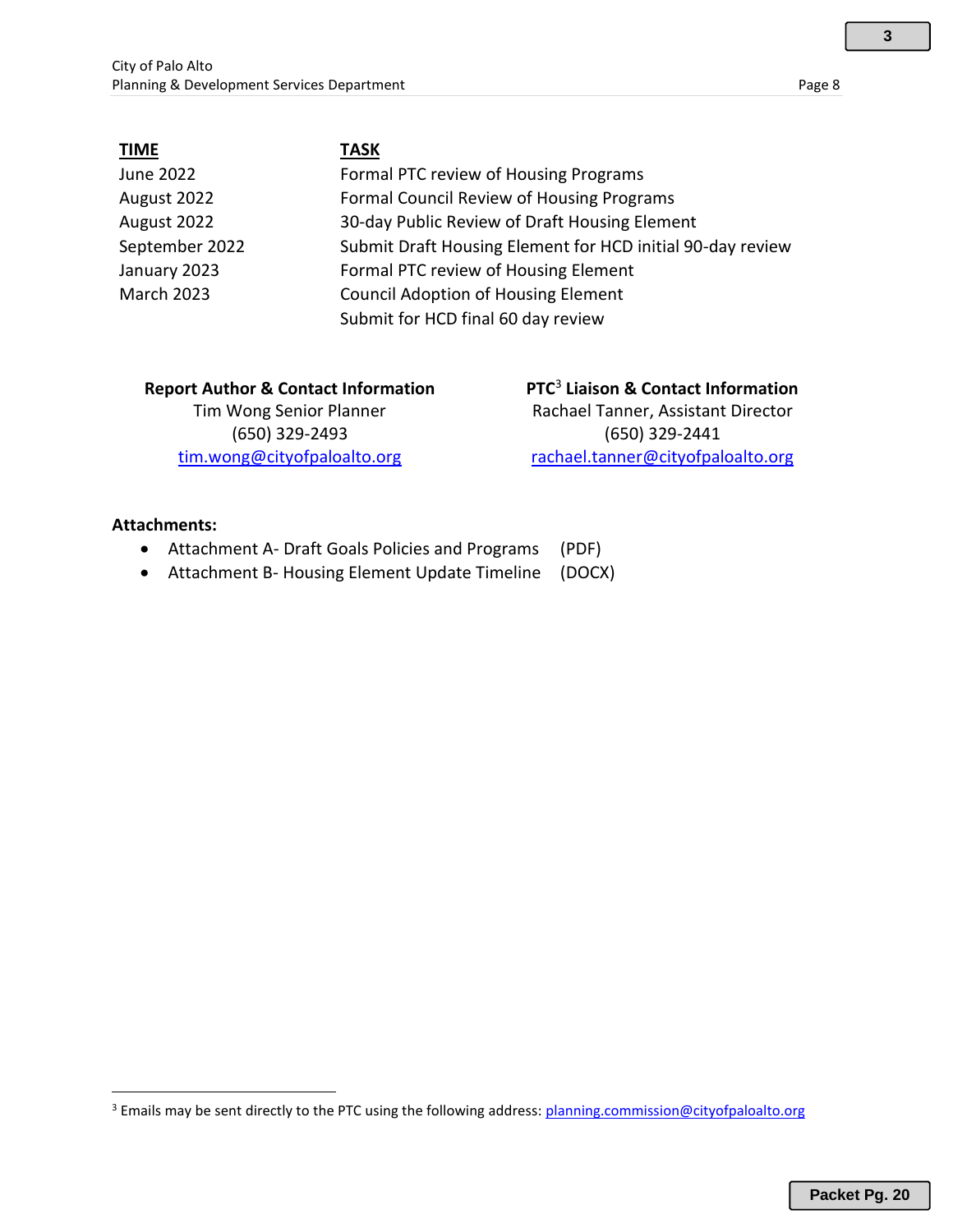# Goals & Policies

## Goal 1.0

Preserve and improve the existing housing stock and residential neighborhoods. Preserve affordable housing units in the community to maintain adequate housing opportunities for all residents.

#### Policy 1.1

Promote the rehabilitation of deteriorating or substandard residential properties using sustainable and energy conserving approaches. (Existing Policy H1.1)

## Policy 1.2

Work with property owners and nonprofit housing providers to preserve assisted multi-family units at risk of conversion to market rents and extend the affordability covenants in perpetuity whenever feasible.

#### Policy 1.3

Use existing and new funding sources to fund rehabilitation loan and grant programs to assist in the preservation of affordable housing units.

#### Policy 1.4

Ensure the retention of lower-income units and replacement of existing units that are identified for potential redevelopment. *(revised)*

#### Goal 2.0

Assist in the provision of safe, attainable, and sustainable housing, especially affordable housing, to meet the needs of all economic segments of the community.

#### Policy 2.1

Increase opportunities for affordable housing development through use of flexible development standards. (Adapted from existing Program Objective H3.1.5)

#### Policy 2.2

Enhance density bonuses that expand upon the density bonus and development standard concessions and incentives offered as tools to facilitate the development of more affordable housing, with a mix of affordability levels within mixed-income housing.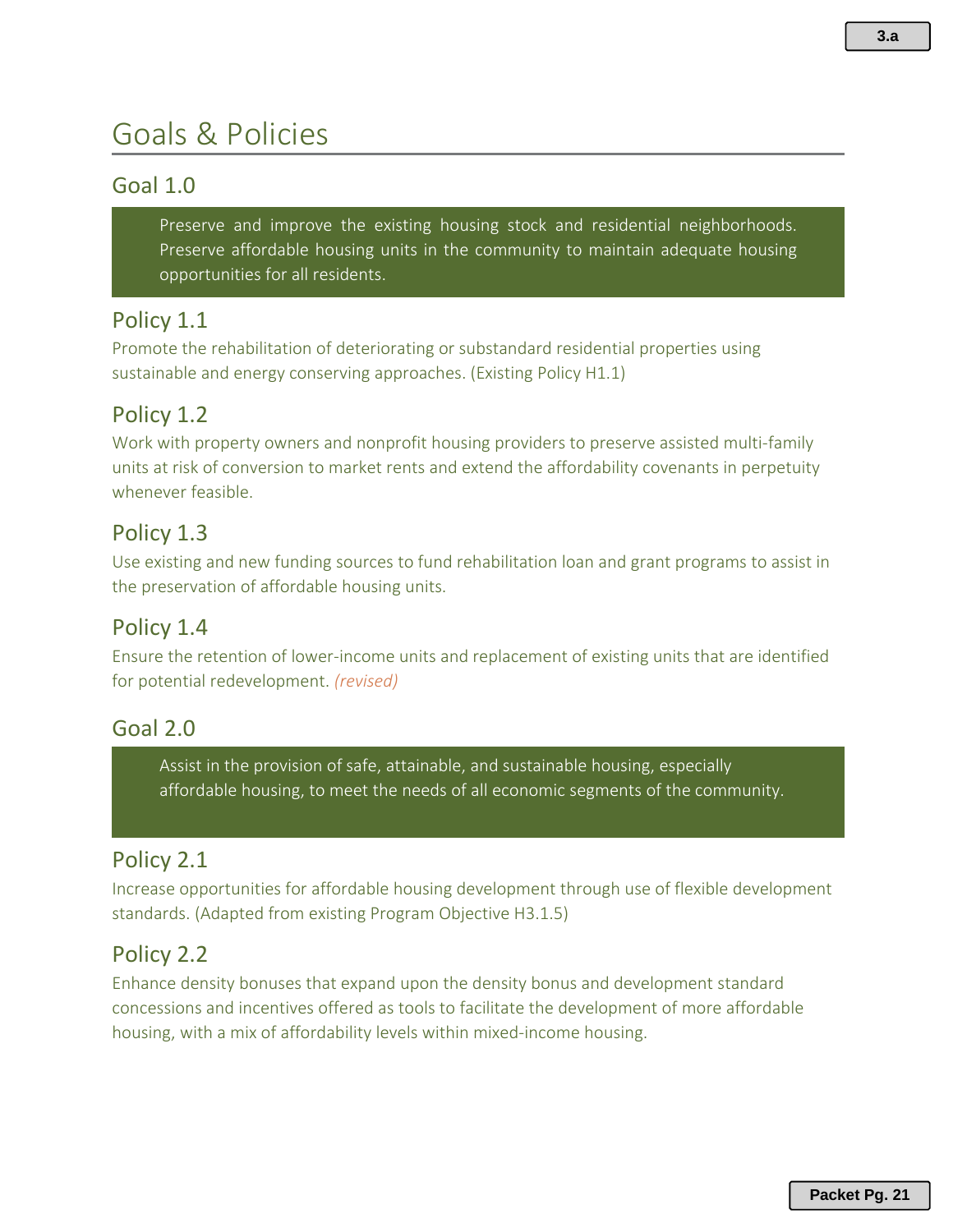## Policy 2.3

Achieve a balance of rental and homeownership opportunities, including apartments, townhomes, condominiums, single-family houses, and accessory dwelling units, micro-units and alternative housing options to accommodate the housing needs of all socioeconomic segments of the community, including large families.

## Policy 2.4

PENDING: [Healthy Homes / Green Buildings]

#### Goal 3.0

Support holistic and strategic housing development with a variety of housing types, prices, tenures, densities, and locations, to address the diverse needs of all current and future residents.

#### Policy 3.1

Support the redevelopment of suitable lands for mixed uses containing housing to encourage compact, infill development. Optimize the use of existing urban services, and support transit use. (Existing Policy H2.2)

#### Policy 3.2

Rezone sites citywide to provide adequate sites, zoned at the appropriate densities and development standards to facilitate both affordable and market rate housing production.

## Policy 3.3

Prioritize the acquisition of new housing sites near public transit and services, the acquisition and rehabilitation of existing housing, and the provision for housing-related services for affordable housing. (Adapted from Existing Program H3.4.1)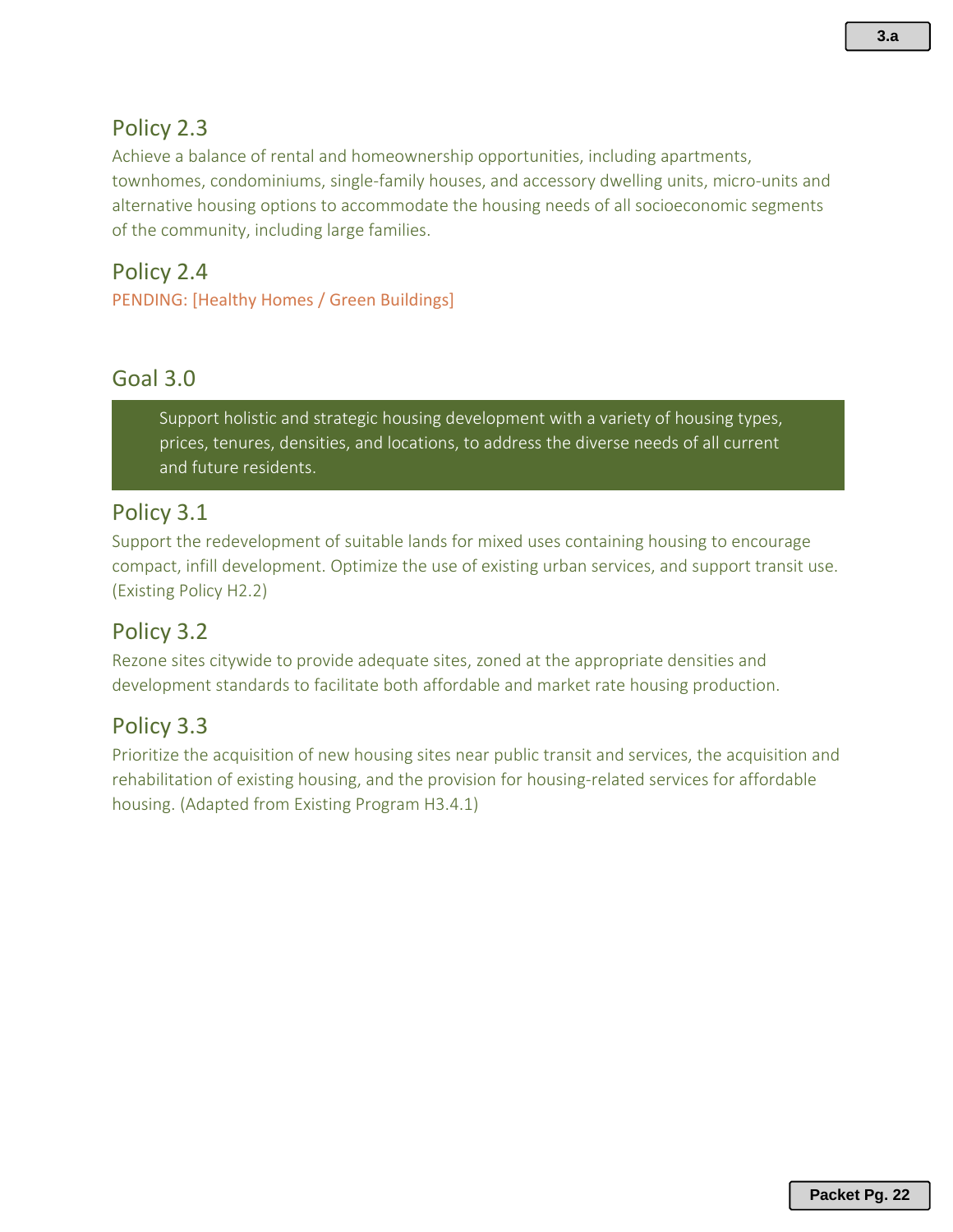## Goal 4.0

Provide for a government environment that facilitates housing development.

#### Policy 4.1

Exempt permanently affordable housing units from any infrastructure impact fees adopted by the City. (Existing Program H3.3.2)

## Policy 4.2

Provide for streamlined, timely and coordinated processing of development projects and associated environmental clearances to minimize project-holding costs.

## Policy 4.3

Allow reduced development standards for accessory dwelling units.

#### Policy 4.4

Encourage new high-quality rental and ownership housing through the implementation of objective design standards, and architectural and green building standards in alignment with the Comprehensive Plan.

#### Policy 4.5

Heighten community awareness and to receive community input regarding the social, economic and environmental values of maintaining economic diversity in the City by providing affordable and mixed income higher density housing along transit corridors and at other appropriate locations.

## Goal 5.0

Establish a variety of housing types and services to accommodate the diversity of persons and households with special needs.

#### Policy 5.1

Support the development and preservation of group homes and supported living facilities for persons with special housing needs by assisting local agencies and nonprofit organizations in the construction or rehabilitation of new facilities for this population. (Existing Program H3.3.4)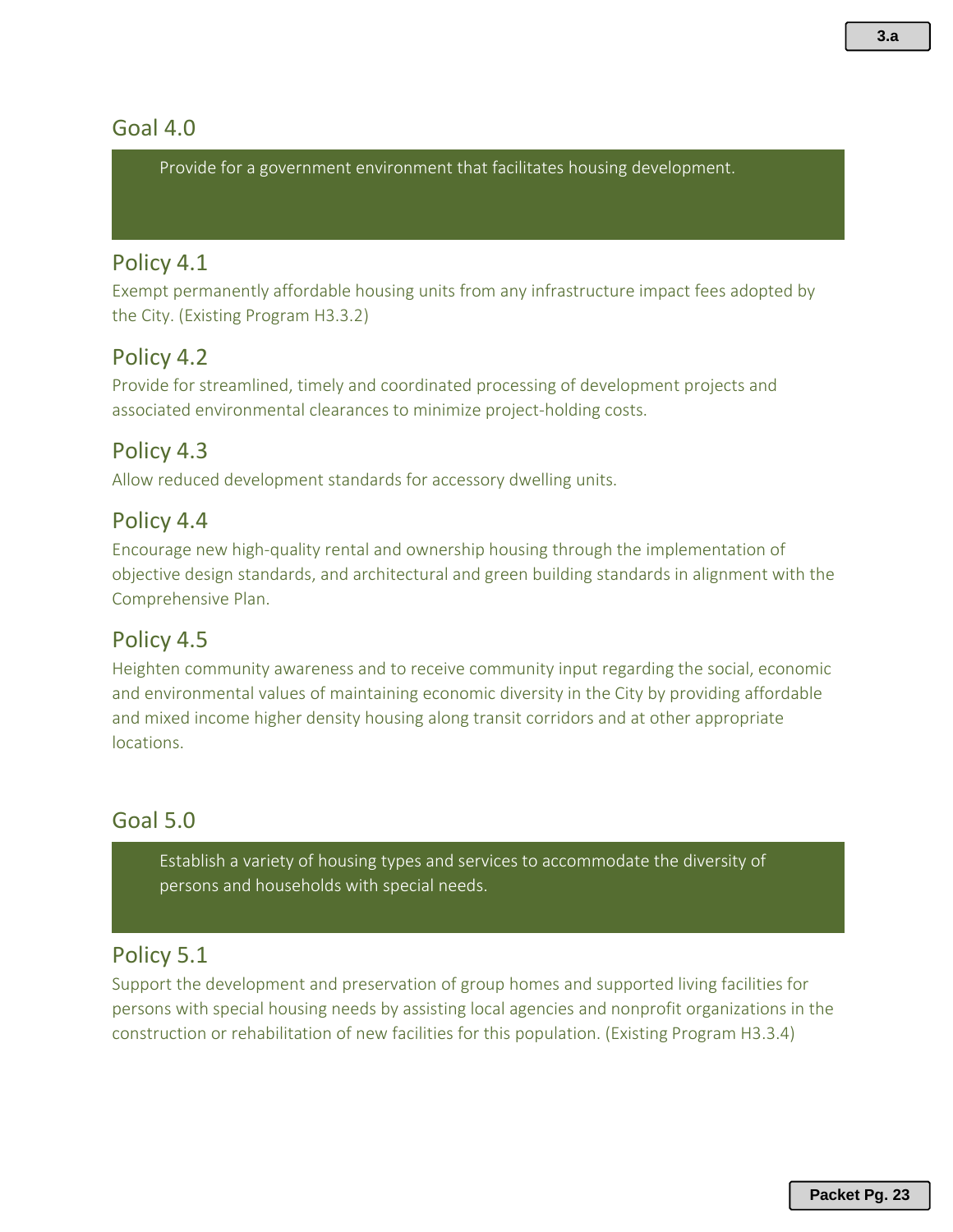## Policy 5.2

Provide housing that addresses the needs of persons with disabilities (including persons with developmental disabilities), the mentally ill, persons with substance problems, persons with HIV/AIDS, veterans and other groups needing transitional and supportive housing.

## Policy 5.3

Support the provision of emergency shelter, transitional housing, and ancillary services to address homelessness. (Existing Policy H3.5)

## Policy 5.4

Support housing that incorporates facilities and services to meet the health care, transit, and social service needs of households with special needs, including seniors and persons with disabilities. (Existing Policy H4.2)

## Policy 5.5

Encourage universal design of housing products and environments, making them usable by a wide range of persons with different physical and mental abilities.

#### Policy 5.6

Coordinate with regional agencies providing services to the homeless, for needs assessment and resource allocation.

## Goal 6.0

Promote equal opportunity in all City housing types (ownership and rental, market rate and affordable) for all residents to have safe and accessible housing.

## Policy 6.1

Support programs and agencies that seek to eliminate housing discrimination. (Existing Policy H4.1)

## Policy 6.2

Conduct fair housing outreach and education for residents, property owners, and housing providers to ensure each understands their rights and responsibilities.

#### Policy 6.3

Identify mechanisms to increase production and access to housing.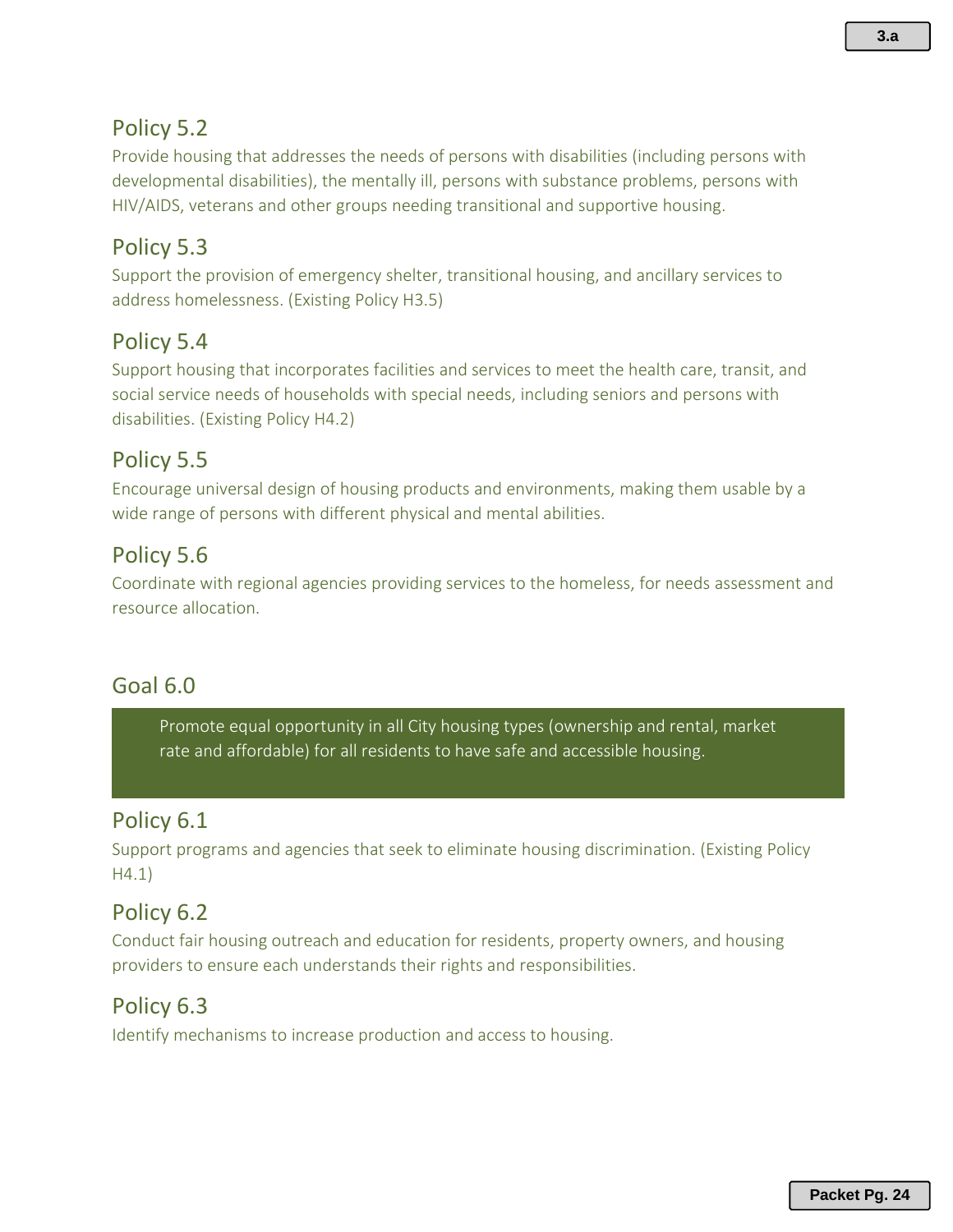## Policy 6.4

Enforce notification and relocation assistance for low income households displaced due to demolition, condominium conversion, and persons displaced due to code enforcement activities of illegally converted or substandard residential dwellings.

## Policy 6.5

Support and provide ways to empower community members to participate in community development.

# Programs & Implementing Objectives

Programs that identify adequate sites, with appropriate zoning and development standards to accommodate Palo Alto's RHNA allocation for each income level:

#### Program 1.1: Adequate Sites Program

Through zoning and comprehensive plan designations, the City maintains a residential site inventory that is adequate to accommodate the City's share of regional housing needs. The City's Regional Housing Needs Assessment (RHNA) is 6,086 units (1,556 units for very-low income, 896 units for low income, 1,013 units for moderate income, and 2,621 units for above moderate income).

| Time Frame:                | PENDING                                                                                                                                                                                          |
|----------------------------|--------------------------------------------------------------------------------------------------------------------------------------------------------------------------------------------------|
| Responsible Agency:        | Planning and Development Services                                                                                                                                                                |
| Funding Sources(s):        | General Fund                                                                                                                                                                                     |
| Target Housing Population: | All income levels                                                                                                                                                                                |
| Implementing Objective:    | Where necessary, rezone property identified as meeting the City's lower-<br>А.<br>income housing RHNA requirement to achieve at least 30 units per acre and<br>allow at least 16 units per site. |
| <b>HCD Requirement</b>     | State Legislative Requirement<br>Local Policy Initiative                                                                                                                                         |

## Program 1.2: Site Inventory Monitoring Program

In 2017, Senate Bill 166 (SB 166), otherwise known as "no net loss", was passed to ensure that cities and counties "identify and make available" additional adequate sites if a housing project is approved at a lower density or with fewer units by income category than what is identified in the Housing Element. In conjunction with the Adequate Sites Program above, the City will further implement a monitoring program that evaluates the current capacity of housing sites for all income levels throughout the duration of the planning period. The City commits to tracking its available housing sites database to ensure the it remains in compliance with State law and provides sufficient housing sites at all income levels during the Sixth Cycle.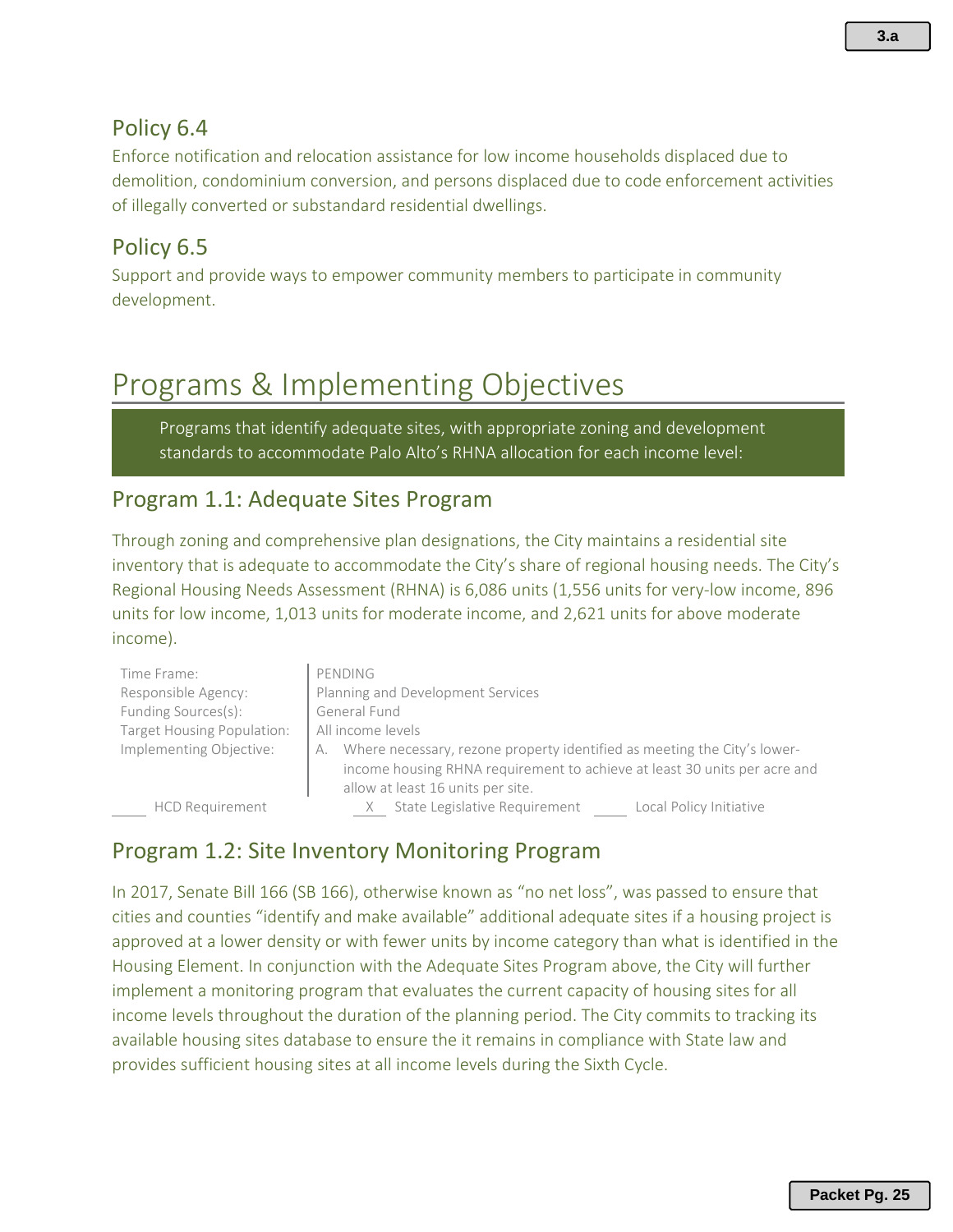| Time Frame:<br>Responsible Agency:<br>Funding Sources(s): | Various (See Implementing Objectives)<br>Planning and Development Services<br>General Fund                                                                                                                                                                                                                                                              |
|-----------------------------------------------------------|---------------------------------------------------------------------------------------------------------------------------------------------------------------------------------------------------------------------------------------------------------------------------------------------------------------------------------------------------------|
| Target Housing Population:                                | All Income Levels                                                                                                                                                                                                                                                                                                                                       |
| Implementing Objectives:                                  | Develop a procedure to monitor the development of vacant and nonvacant<br>А.<br>sites in the sites inventory and ensure that adequate sites are available to<br>meet the remaining RHNA by income category. (Complete by December 31,<br>2023)                                                                                                          |
|                                                           | Review the housing opportunity sites inventory and amend as necessary to<br>В.<br>accurately address the City's RHNA goals. (Ongoing and at least once annually)                                                                                                                                                                                        |
|                                                           | Should an approval of development result in a shortfall of sites to                                                                                                                                                                                                                                                                                     |
|                                                           | accommodate the City's remaining RHNA requirements (for lower-, moderate-<br>or above moderate-income households), the City will identify and, if<br>necessary, rezone sufficient sites to accommodate the shortfall and ensure<br>"no net loss" in capacity to accommodate the RHNA. (Within 180 days of an<br>identified shortfall below RHNA target) |
| <b>HCD Requirement</b>                                    | State Legislative Requirement<br>Local Policy Initiative                                                                                                                                                                                                                                                                                                |

## Program 1.3: Sites Used in Previous Housing Cycle

The Housing Element may count nonvacant sites included in one previous housing element inventory and vacant sites included in two previous housing elements providing the sites are subject to a program that allows affordable housing by right. The City will amend its code to address these requirements.

Some sites within this Housing Element were used in previous cycles and this program is included to address the by right approval requirement. Per Government Code Section 65583, the by right provision is limited to carryover sites used to meet lower-income RHNA where development includes at least 20% affordable units for lower income households.

| Time Frame:                | PENDING                                                                                                                                                 |  |
|----------------------------|---------------------------------------------------------------------------------------------------------------------------------------------------------|--|
| Responsible Agency:        | Planning and Development Services                                                                                                                       |  |
| Funding Sources(s):        | General Fund                                                                                                                                            |  |
| Target Housing Population: | PENDING                                                                                                                                                 |  |
| Implementing Objective:    | Revise the municipal code to include the by right approval requirement of<br>А.<br>projects that propose 20% lower-income units on the carry over sites |  |
|                            | included it the housing sites inventory.                                                                                                                |  |
| <b>HCD Requirement</b>     | State Legislative Requirement<br>Local Policy Initiative                                                                                                |  |

## Program 1.4: City-Owned Land Lots *(revised)*

The City owns a several surface parking lots that can be redeveloped to replace and add parking while creating new housing opportunities, including transitional housing. This program seeks to identify suitable sites for redevelopment and to pursue partnerships for redevelopment.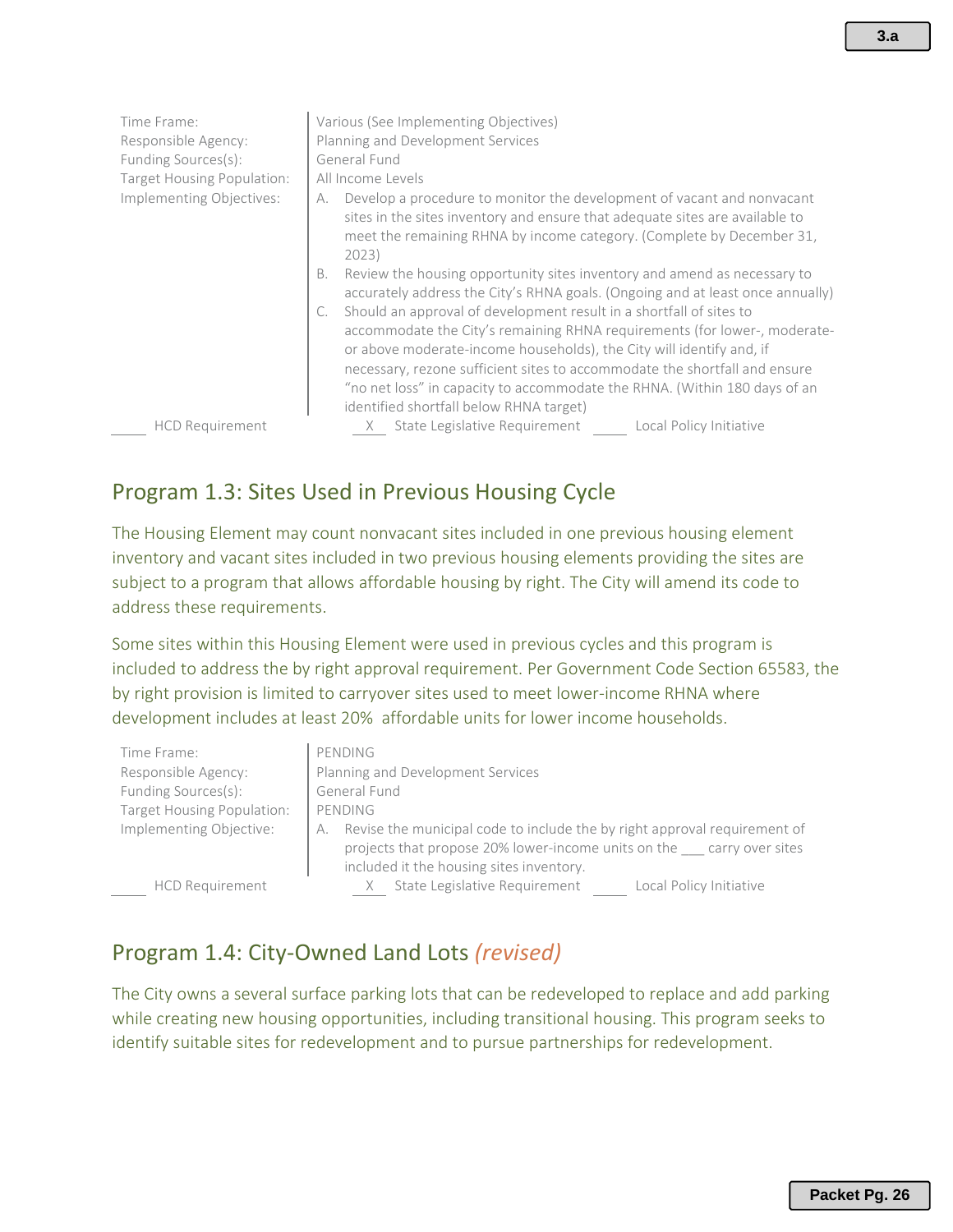| Time Frame:<br>Responsible Agency:<br>Funding Sources(s):<br>Target Housing Population: | PENDING<br>Planning and Development Services<br>General Fund<br>Very low-, low- and moderate-incomes                                                                                                                                                                                                                                       |
|-----------------------------------------------------------------------------------------|--------------------------------------------------------------------------------------------------------------------------------------------------------------------------------------------------------------------------------------------------------------------------------------------------------------------------------------------|
| Implementing Objectives:                                                                | Identify City-owned surface parking lots suitable for redevelopment that<br>А.<br>includes replacement public parking and prioritizes affordable housing units.<br>Prepare a request for proposals to solicit interest in a public/private<br>partnership for redevelopment of two sites in the City's University Avenue<br>Downtown area. |
|                                                                                         | Review City-owned parcels and identify sites based on availability, size, access<br>В.<br>to services and related metrics that would be appropriate for transitional<br>housing. Once parcel(s) have been identified, pursue partnerships and funding<br>opportunities to build transitional housing.                                      |
| <b>HCD Requirement</b>                                                                  | State Legislative Requirement<br>Local Policy Initiative<br>$\times$                                                                                                                                                                                                                                                                       |

## Program 1.5: Faith-Based Institutions *(recommend deleting)*

#### Allow affordable housing at non-profit, faith-based institution sites.

| Time Frame:                | PENDING                                                                                                                                                                                                                              |
|----------------------------|--------------------------------------------------------------------------------------------------------------------------------------------------------------------------------------------------------------------------------------|
| Responsible Agency:        | Planning and Development Services                                                                                                                                                                                                    |
| Funding Sources(s):        | General Fund                                                                                                                                                                                                                         |
| Target Housing Population: | Very low-, low- and moderate-incomes                                                                                                                                                                                                 |
| Implementing Objective:    | Amend the zoning code to allow non-profit, faith-based institutions, as an<br>А.<br>alternative to State law, develop an 100% multi-family affordable housing<br>project on the site while retaining existing religious-use parking. |
| <b>HCD Requirement</b>     | State Legislative Requirement X Local Policy Initiative                                                                                                                                                                              |

## Program 1.6: Stanford University Lands *(revised – consolidated all Stanford-related implementing objectives into one program and added specificity)*

Stanford University owns a significant amount of land in Palo Alto, including the Research Park, Stanford Health Care and Lucile Packard Children's Hospital, the Stanford Shopping Center, 27 University Avenue (Transit Center) and other property. Half of the jobs generated in Palo Alto are located on Stanford University owned land. A number of sites suitable for housing have been identified by Stanford University or long term leaseholders. This program addresses these sites and also sets forth a longer view policy discussion that is intended to ensure additional sites can be identified for the next housing cycle (Seventh Cycle).

Time Frame: PENDING Funding Sources(s): General Fund Target Housing Population: | All income levels

- Responsible Agency: Planning and Development Services
- Implementing Objectives: | A. For the housing opportunity site located at the corner of Pasteur Drive and Sand Hill Road and the adjoining property at 1100 Welch Road, as an alternative to the State Density Bonus law, amend zoning regulations to allow approximately 425 units with five residential stories over two levels of above grade parking and up to 85 feet in height; redevelopment of the Welch Road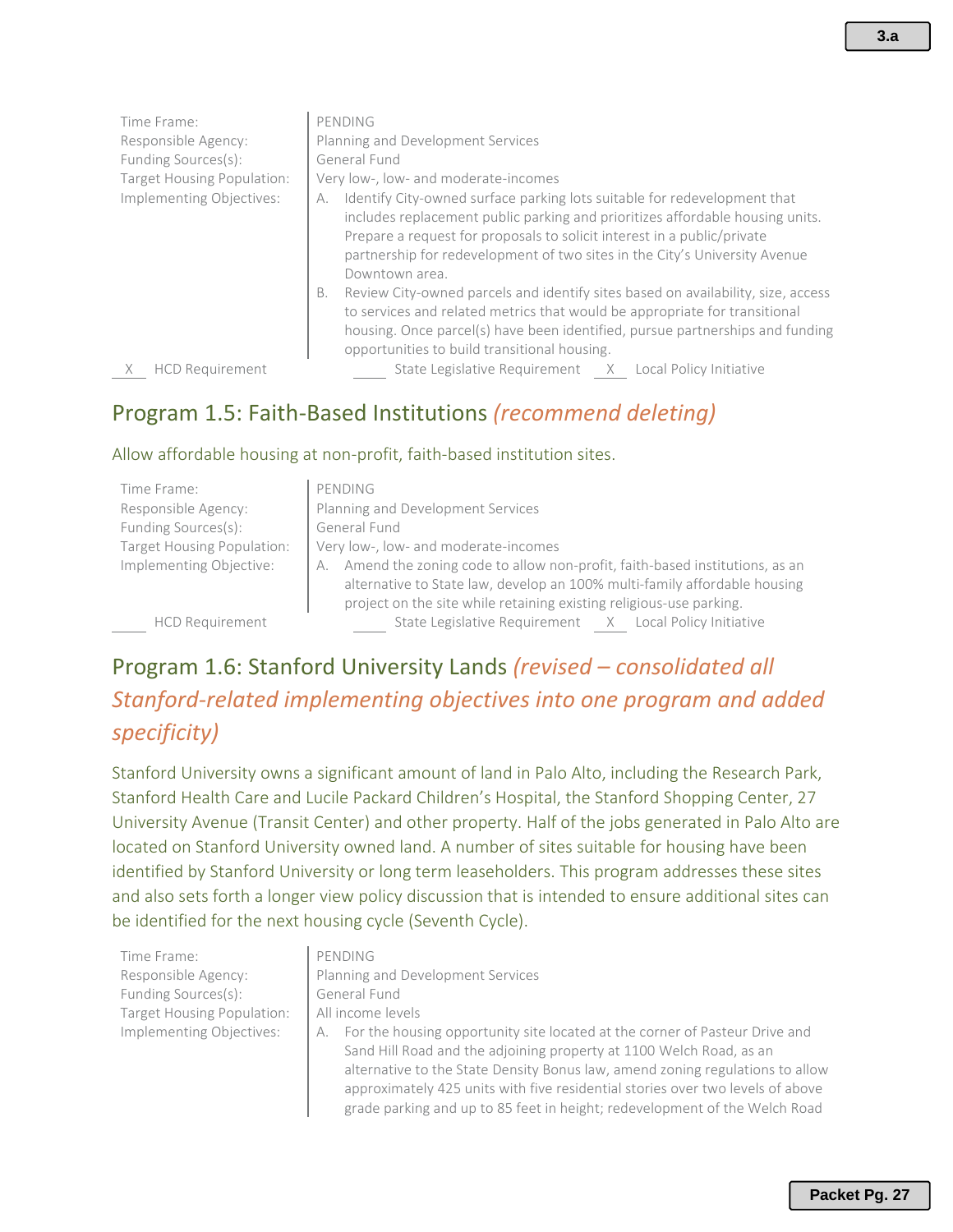property shall include a plan to protect or mitigate tenant displacement. *(revised – added specificity, Housing Element Working Group (HEWG) did not discuss height limit but was generally ok w/six or seven stories)*

- B. For the property located at 3000 El Camino Real (Palo Alto Square), amend the Planned Community ordinance that applies to the site to allow, in addition to the existing improvements on the property, a housing development up to 30 units per acre (approximately 450 units) with a transitional building height ranging from 50 feet nearest El Camino Real and up to 75 feet in height set back from the street. *(revised – added specificity, HEWG did not discuss height)*
- C. For the housing opportunity site located at 3128 El Camino Real (McDonald's), as an alternative to the State Density Bonus law, amend zoning regulations to allow at least 125 housing units with a transitional building height ranging from 50 nearest El Camino Real and up to 75 feet in height set back from the street; allow a minimum of 315 housing units if combined with an adjacent property. *(revised – HEWG recommendation: 144 units at 50 feet)*
- D. For the housing opportunity site located at 3300 El Camino Real, as an alternative to the State Density Bonus law, allow up to 200 housing units, up to a 1.4:1 floor area ratio (FAR) and approximately 65 feet in height with a 20% inclusionary housing requirement consistent with the City's Planned Home Zoning process; commercial office approved or permitted on this property is in addition to the floor area allowed for the future housing project. *(revised – HEWG supported initial staff recommendation of 40 units/acre or realistic yield of 92 units)*
- E. Encourage affordable housing development at 27 University Avenue (Palo Alto Transit Center) by amending the zoning code to establish affordable housing as a permitted land use with building heights up to 85 feet and a minimum of 270 housing units. *(revised – added specificity, HEWG recommendation previously modified by PTC)*
- F. Engage Stanford University in a conversation about future multi-family housing opportunities within the Stanford Research Park. Identify locations suitable for housing and mixed-use development and zoning modifications and housing incentives as appropriate for consideration in the Seventh Cycle Housing Element Update.
- G. Engage Stanford University and long-term leaseholder Simon Properties for possible redevelopment opportunities at the Stanford Shopping Center for consideration in the Seventh Cycle Housing Element Update. HCD Requirement State Legislative Requirement X Local Policy Initiative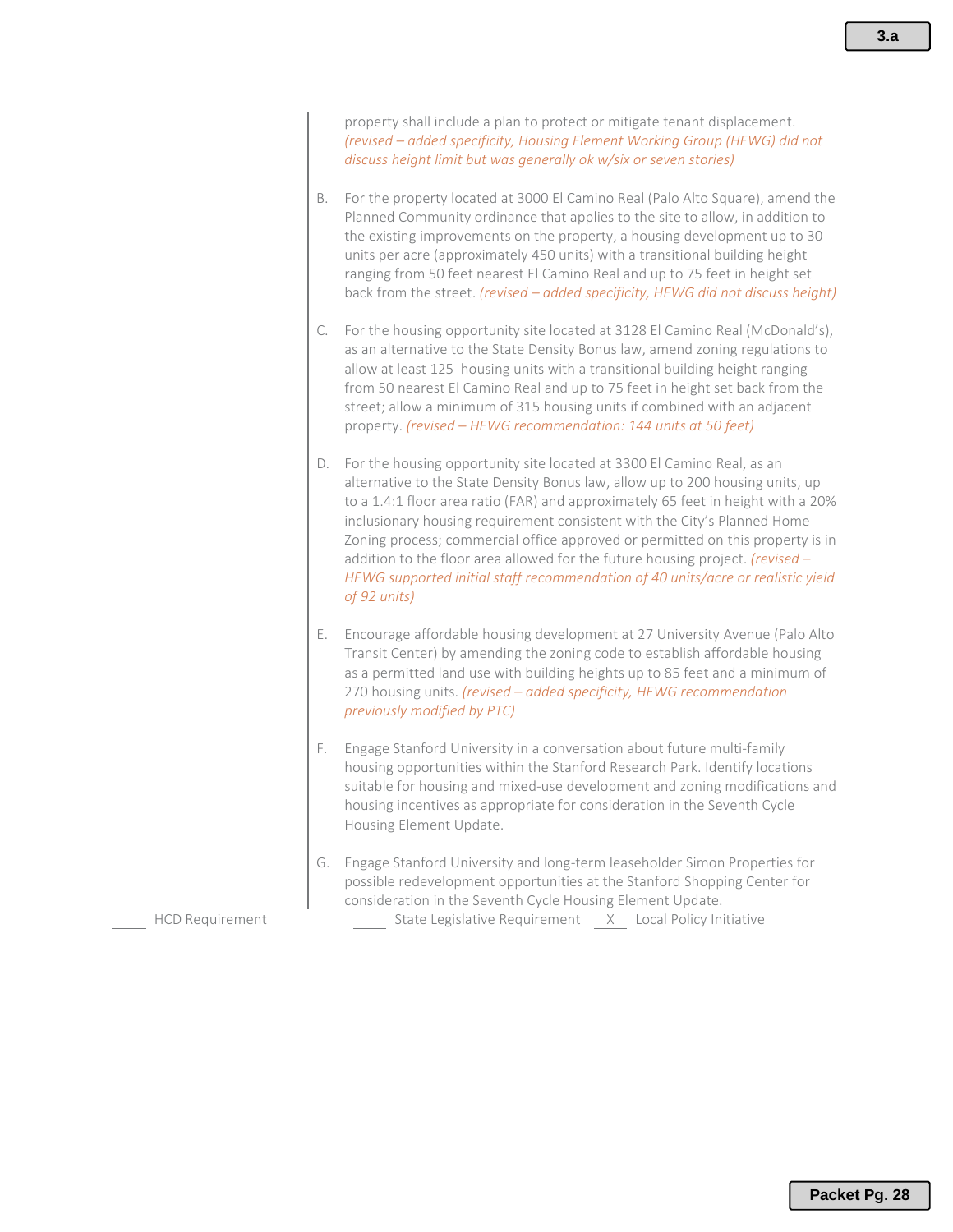Programs that assist in the development of adequate housing to meet the needs of extremely low-, very low-, low- and moderate-income households:

#### Program 2.1: Affordable Housing Program *(revised)*

The City is committed to increasing the supply of affordable housing. The City will continue to prioritize households at the extremely low-income level and seek new funding opportunities and partnerships to improve housing conditions for vulnerable and lower-income communities. The City will work with developers to facilitate affordable housing development by providing gap financing as a local match to state, federal, and other public funding sources.

| Time Frame:<br>Responsible Agency:<br>Funding Sources(s):<br>Target Housing Population:<br>Implementing Objectives: | Ongoing<br>Planning and Development Services<br>General Fund<br>Very low, low and moderate-incomes<br>Use funds available through the City's residential and commercial affordable<br>А.<br>housing fund to provide gap funding for qualifying affordable housing projects.<br>If placed on the ballot and approved by voters, the City has identified<br><b>B.</b><br>investment in affordable housing as one of the priority funding strategies of<br>future business tax proceeds. (new)<br>By December 2027, prepare an updated nexus and feasibility study and adjust<br>the residential and commercial housing development impact fee as<br>appropriate. (new) |
|---------------------------------------------------------------------------------------------------------------------|----------------------------------------------------------------------------------------------------------------------------------------------------------------------------------------------------------------------------------------------------------------------------------------------------------------------------------------------------------------------------------------------------------------------------------------------------------------------------------------------------------------------------------------------------------------------------------------------------------------------------------------------------------------------|
| <b>HCD Requirement</b>                                                                                              | State Legislative Requirement<br>Local Policy Initiative                                                                                                                                                                                                                                                                                                                                                                                                                                                                                                                                                                                                             |

## Program 2.2: Below Market Rate (BMR) Program

The City is committed to providing more affordable housing opportunities through programs such as the City's BMR program. The purpose of the program is to create and retain a stock of affordable housing in Palo Alto for people of low- and moderate-income.

| Time Frame:<br>Responsible Agency:<br>Funding Sources(s):<br>Target Housing Population:<br>Implementing Objectives: | PENDING<br>Planning and Development Services<br>General Fund<br>Low- and moderate-income levels<br>Continue to require development of three or more net-new residential units to<br>А.<br>provide at least fifteen (15%) of those units as inclusionary units at below market<br>rates for ownership housing or pay a fee toward the City's affordable housing<br>fund.<br>Update the City's feasibility study from 2020 and consider a tiered inclusionary<br>B.<br>housing requirement for ownership and rental housing where market conditions<br>support a higher inclusionary rate; consider requirements for lower income units<br>at a reduced inclusionary requirement.<br>Amend the City's BMR program to ensure continued affordability of income- |
|---------------------------------------------------------------------------------------------------------------------|--------------------------------------------------------------------------------------------------------------------------------------------------------------------------------------------------------------------------------------------------------------------------------------------------------------------------------------------------------------------------------------------------------------------------------------------------------------------------------------------------------------------------------------------------------------------------------------------------------------------------------------------------------------------------------------------------------------------------------------------------------------|
| <b>HCD Requirement</b>                                                                                              | restricted ownership units for the life of the project (exempting certain<br>affordable projects taking advantage of tax credit financing).<br>State Legislative Requirement X Local Policy Initiative                                                                                                                                                                                                                                                                                                                                                                                                                                                                                                                                                       |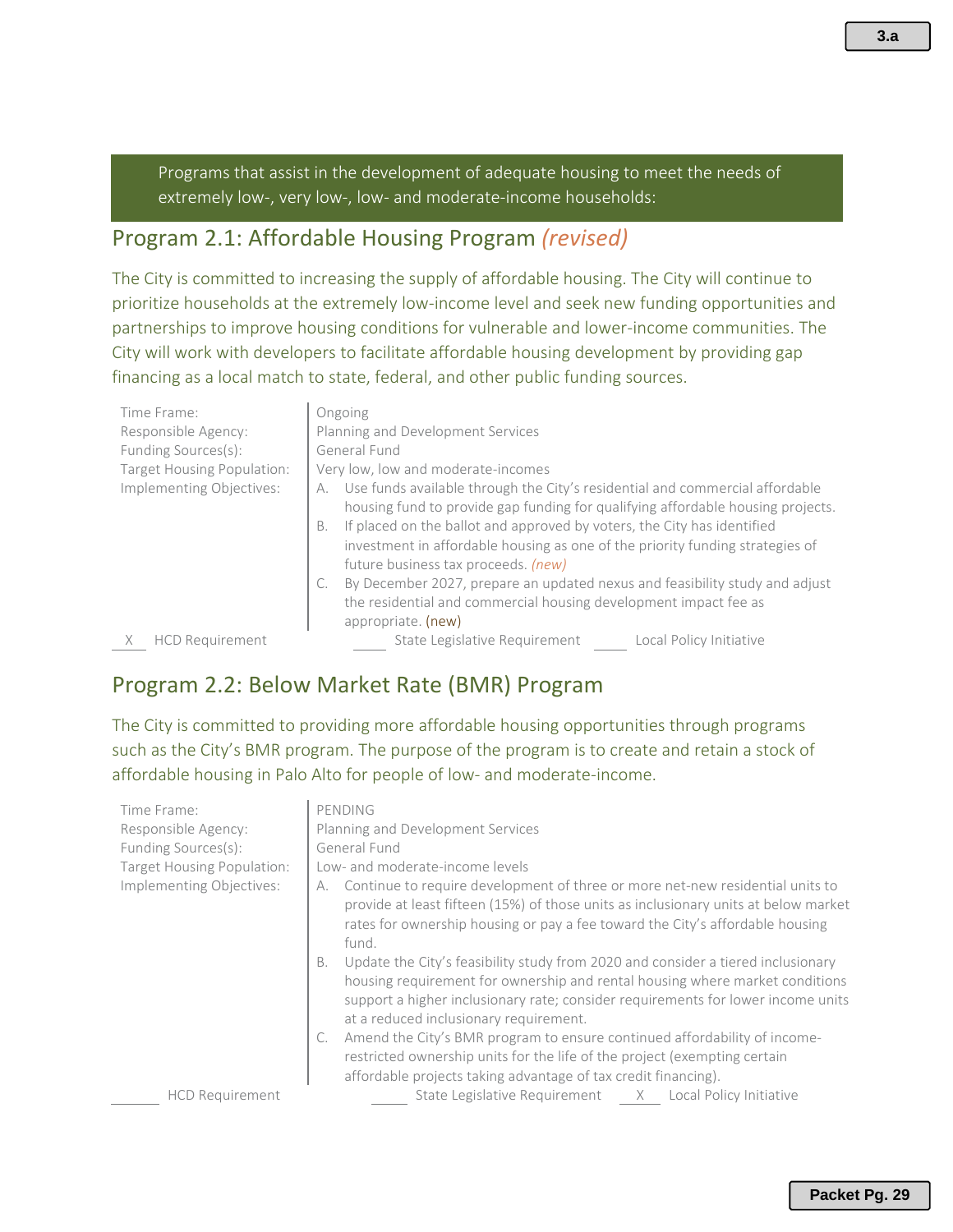Programs that address constraints to the maintenance, improvement, and development of housing at all income levels and abilities:

## Program 3.1: Fee Waivers and Adjustments *(revised and promoted to Program)*

Application and development impact fees support staff resources and off-set facility costs and support the use, expansion and maintenance of a variety of City services including parkland, libraries, and public safety facilities and other services. High fees can also impede housing production by increasing the per unit cost of development, impacting projected returns and potentially discourage new home building. This program seeks to identify, study and implement cost reduction strategies that promote housing and do not negatively impact City facilities or services.

| Time Frame:<br>Responsible Agency:<br>Funding Sources(s):<br>Target Housing Population: | PENDING<br>Planning and Development Services<br>General Fund<br>Very low-, low- and moderate-incomes                                                                                                                                                               |
|-----------------------------------------------------------------------------------------|--------------------------------------------------------------------------------------------------------------------------------------------------------------------------------------------------------------------------------------------------------------------|
| Implementing Objectives:                                                                | Amend the City's municipal fee schedule to waive City staff costs associated<br>А.<br>with the processing of an affordable housing planning application, except for<br>directly related consultant supported costs.                                                |
|                                                                                         | Exempt accessory dwelling units not already exempted by State law, from<br>В.<br>development impact fees when deed restricted at eighty percent (80%) of the<br>area median income level for at least ten (10) years.                                              |
|                                                                                         | Prepare an economic feasibility study to analyze the impact development<br>impact fees may have on housing production; adjust fees as appropriate to<br>enable a reasonable return on investment and ensure sufficient fee collection<br>to support City services. |

X HCD Requirement State Legislative Requirement Local Policy Initiative

prepare an analysis in the accompanying staff report detailing how the

## Program 3.2: Monitoring New Policy Initiatives for Constraints to Housing *(revised title)*

The Palo Alto Zoning Code is continuously updated to advance local policy initiatives and respond to State and Federal laws. The City will continue to monitor its policies, standards, and regulations to ensure the City's regulatory framework facilitates residential and balanced mixeduse development in the community.

| Time Frame:                | PENDING                                                                          |
|----------------------------|----------------------------------------------------------------------------------|
| Responsible Agency:        | Planning and Development Services                                                |
| Funding Sources(s):        | General Fund                                                                     |
| Target Housing Population: | All Income Levels                                                                |
| Implementing Objectives:   | When new land use regulations, impact fees or procedural changes are being<br>А. |
|                            | considered by the Planning and Transportation and City Council, the City shall   |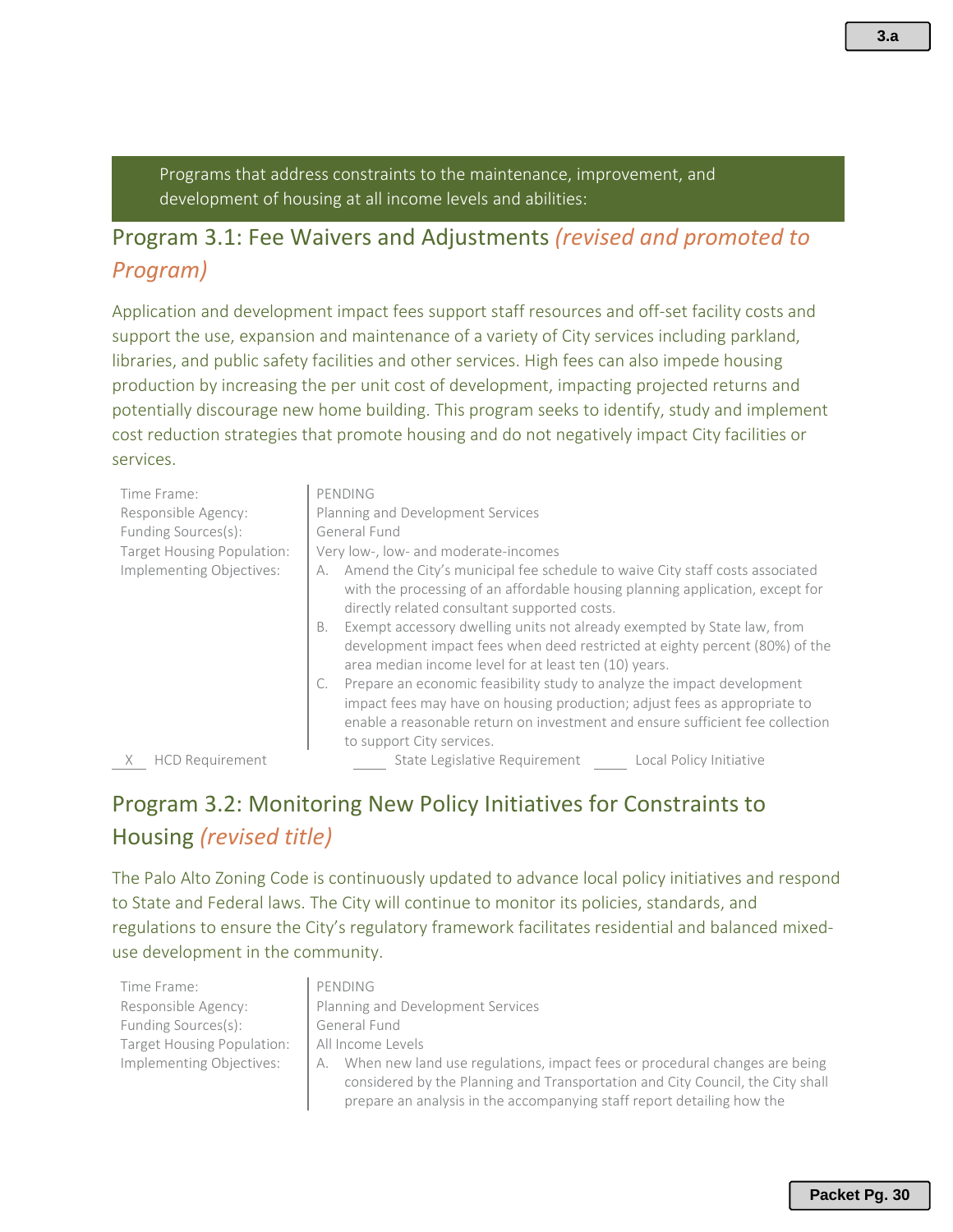**3.a**

regulation may impact housing production, if at all, and recommended solutions to address those impacts. (new)

B. Continue to monitor application of the Municipal Code standards for constraints to housing projects and recommend changes as appropriate to enhance the feasibility of affordable housing. (moved from another Program) X HCD Requirement State Legislative Requirement Local Policy Initiative

## Program 3.3: Affordable Housing Development Incentives *(revised title/program)*

The Planning and Development Services department, in its review of development applications, market conditions and through conversations with non-profit housing providers may recommend to the City Council waiving or modifying certain development standards or propose changes to the PAMC to encourage the development of low- and moderate-income housing. The City assists affordable housing production with flexible development standards, streamlined application review processes, direct financial assistance and implementation of the State Density Bonus law waivers and concessions.

Time Frame: PENDING Responsible Agency: Planning and Development Services Funding Sources(s): **General Fund** Target Housing Population: | Very low-, low-, moderate-incomes Implementing Objectives: | A. Amend the Zoning Ordinance to address AB 101 (Low Barrier Navigation Centers "by right"), AB 139 (emergency shelter requirements), AB 2162 (Supportive and Transitional Housing "by right") and Health and Safety Code 17021.8 (Farmworker Housing) requirements, as well as the Employee Housing Act (H&S Section 17021.5) and residential care facilities for seven or more persons. B. As an alternative to the State Density Bonus, continue to allow the affordable housing overlay (incentive) for 100% affordable housing projects up to 120% of the area median income level to receive a floor area ratio of 2.4:1.0, up to 50 feet in height and parking at .75 spaces per unit in the City's CD, CS, CN and CC commercial/mixed use zoning districts. *(new)* C. Amend the municipal code to eliminate the legislative review process for affordable housing overlay projects (described in B above), thereby removing the Planning and Transportation Commission and City Council review from the project review process, in favor of typical review before the Architectural Review Board (ARB). For qualifying affordable housing overlay projects that also meet objective zoning standards, these applications shall be processed administratively with one courtesy review before the ARB. *(note: the City Council adopted this ordinance on first reading June 1, 2022)* D. Amend the affordable housing overlay (incentive program) regulations to allow housing projects to achieve a floor area ratio of 2.4:1.0 without requiring commercial floor area (0.4 FAR currently); allow compliance with State Density Bonus parking standards if more permissible than local requirements; and housing projects income restricted to 60% of the area medium income level or below, allow up to sixty (60) feet in height. (new) E. The City will conduct a study of multi-family development standards to expand opportunities for additional housing. Strategies may include, but not limited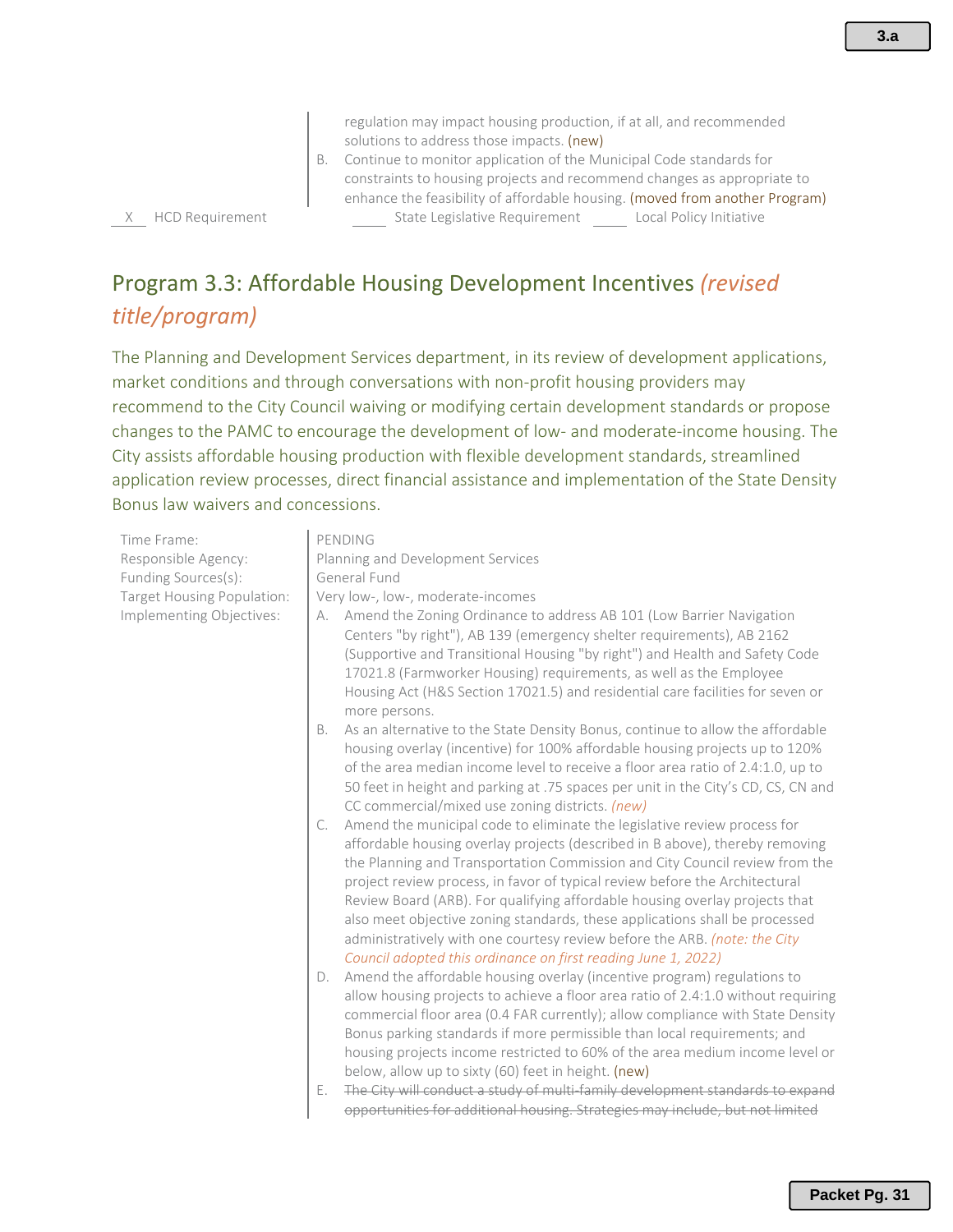Downtown (CD-C), Cal Ave., (CC(2)/PTOD) and El Camino Real (CN and CS) districts. *(delete: new implementation objective added to Program 3.5)* G.

X HCD Requirement State Legislative Requirement Local Policy Initiative

#### Program 3.4: Mixed-Use Development *(revised)*

Mixed-use projects can make housing development more profitable and therefore more likely to be constructed and is appropriate in certain areas. Mixed-use development downtown or near reliable, high quality transit and rail service can enhance the local economy and support small businesses by increasing its customer base and extending service hours beyond the daytime worker population. Mixed-use projects can also serve individuals and families who are less mobile or who have adopted a car-light lifestyle. Mixed-use projects, however, often generate a greater demand for housing than is provided by the project potentially impacting a jurisdiction's or region's jobs/housing balance. Palo Alto will continue to focus on proactive solutions that better align housing needs generated by new job growth and strive to reduce its existing jobs/housing imbalance with development standards that incentivize greater housing production and temper the strong market demand for commercial development, which often outcompetes the community's home building interests.

Time Frame: PENDING Responsible Agency: Planning and Development Services Funding Sources(s): General Fund Target Housing Population: | All Income Levels Implementing Objectives: A. Continue to implement land use policies, such as commercial office growth restrictions to promote an improved jobs to housing balance. B. At strategic locations, amend the City's municipal code to reduce commercial floor area allowances or other commercial incentives to shift the economic benefit of redevelopment toward home building. *(revised and moved from another Program)* C. For housing opportunity sites subject to the City's retail preservation ordinance, allow retail/retail-like uses to be reduced to 1,500 square feet of gross floor area and exempt from commercial parking requirements. For the purposes of this implementing objective, retail preservation is distinguished from local requirements related to the ground floor (GF) and retail shopping (R) combining districts. *(revised)* D. Amend the City's municipal code to allow housing up to at least 30 units per acre, increase the floor area ratio to :1.0, and increase building height to \_\_\_ feet. Consider other code amendments that encourage neighborhood services commercial uses and other residential amenities as appropriate. E. Review the City's Workforce Housing Overlay regulations and consider

amendments to better align the target housing population (120%+ to 140% AMI) with a housing typology that provides clear rental subsidy compared to market rate rents for a comparable unit. *(new)*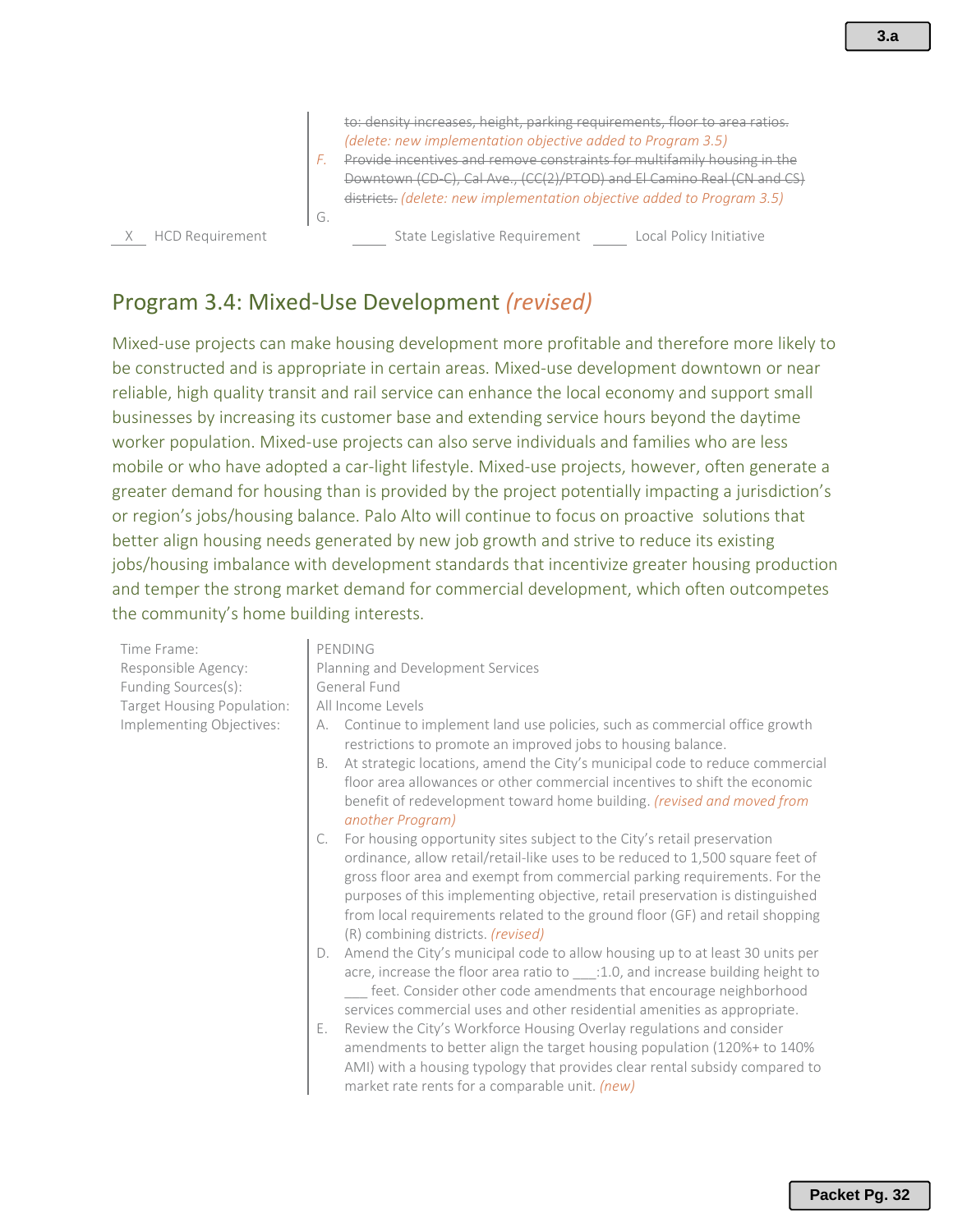F. On an ongoing basis, with annual review, continue to encourage mixed-use development at key nodes along commercial boulevards, especially those along El Camino Real and by the Caltrain stations. The City regularly meets with developers to discuss how to develop their properties, and encouraging housing is the best first way to influence projects. *(delete – sufficiently addressed through other programs)* 

X HCD Requirement State Legislative Requirement Local Policy Initiative

Program 3.5: Housing Incentive Program (HIP) *(revised – added specificity)*

The HIP was enacted in 2019 as an alternative to the State Density Bonus law and provides development incentives including no housing density restrictions, increased floor area ratios and increased lot coverage. This program seeks to expand the suite of development incentives and extend the program to residential districts.

| Time Frame:                | PENDING                                                                                                                                                                                                                                                                                                                                                                                                                                                                                                                                                                                                                                                                                                                                                                                                                                                                                                                         |  |  |
|----------------------------|---------------------------------------------------------------------------------------------------------------------------------------------------------------------------------------------------------------------------------------------------------------------------------------------------------------------------------------------------------------------------------------------------------------------------------------------------------------------------------------------------------------------------------------------------------------------------------------------------------------------------------------------------------------------------------------------------------------------------------------------------------------------------------------------------------------------------------------------------------------------------------------------------------------------------------|--|--|
| Responsible Agency:        | Planning and Development Services                                                                                                                                                                                                                                                                                                                                                                                                                                                                                                                                                                                                                                                                                                                                                                                                                                                                                               |  |  |
| Funding Sources(s):        | General Fund                                                                                                                                                                                                                                                                                                                                                                                                                                                                                                                                                                                                                                                                                                                                                                                                                                                                                                                    |  |  |
| Target Housing Population: | Market Rate Housing                                                                                                                                                                                                                                                                                                                                                                                                                                                                                                                                                                                                                                                                                                                                                                                                                                                                                                             |  |  |
| Implementing Objectives:   | Continue to allow HIP projects to benefit from relaxed development<br>А.<br>standards including, increased floor area ratios and waiver from lot coverage<br>requirements.                                                                                                                                                                                                                                                                                                                                                                                                                                                                                                                                                                                                                                                                                                                                                      |  |  |
|                            | HIP qualifying projects that also comply with City approved objective<br>B.<br>standards shall be administratively reviewed with one courtesy meeting<br>before the Architectural Review Board but subject to appeal to the City<br>Council. (new)                                                                                                                                                                                                                                                                                                                                                                                                                                                                                                                                                                                                                                                                              |  |  |
|                            | PENDING ADDITIONAL ANALYSIS: In the CD-C district, increase building height<br>C.<br>to __ feet; allow a floor area ratio of ___: 1.0; exempt projects from<br>transitional height limits, align parking requirements to be consistent with<br>provisions of the State Density Bonus law; and waive for housing opportunity<br>sites, except in the GF-combining district, the retail preservation requirement<br>for housing projects that do not include commercial uses. (revised)                                                                                                                                                                                                                                                                                                                                                                                                                                           |  |  |
|                            | PENDING ADDITIONAL ANALYSIS: In the CC(2) district, increase building height<br>D.<br>to ___ feet; allow a floor area ratio of ___:1.0; allow ___ foot encroachment<br>into the transitional height limits, and align parking requirements to be<br>consistent with provisions of the State Density Bonus law. Redevelopment of<br>a property subject to the retail preservation ordinance or R combining district<br>shall not be required to provide additional parking for any ground floor<br>retail/retail-like use pre-existing on the site. For housing opportunity sites,<br>except in the R-combining district, the retail preservation requirement for<br>housing projects that do not include commercial uses shall be waived.<br>Elsewhere in the CC(2) district, the retail preservation requirement may be<br>reduced to _____ square feet with no parking required for the first 1,500<br>square feet. (revised) |  |  |
|                            | Ε.<br>PENDING ADDITIONAL ANALYSIS: In the CS district, increase building height to<br>feet; allow a floor area ratio of ____: 1.0; allow ____ foot encroachment<br>into the transitional height limits, align parking requirements to be consistent<br>with provisions of the State Density Bonus law; and, for property located in                                                                                                                                                                                                                                                                                                                                                                                                                                                                                                                                                                                             |  |  |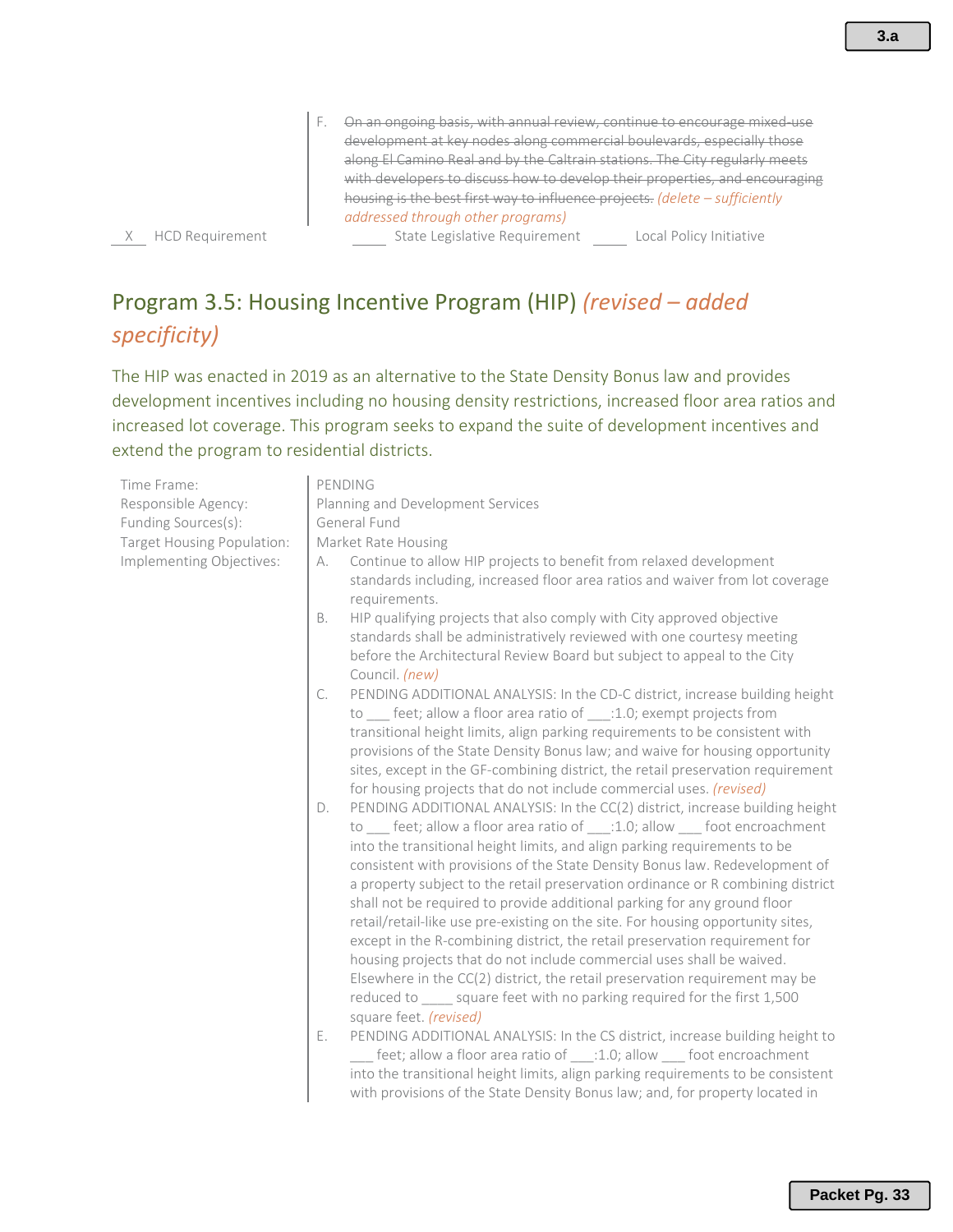| F.             | pedestrian nodes as depicted in the South El Camino Real Design Guidelines<br>and subject to the retail preservation ordinance, only _____ square feet of<br>retail/retail-like uses shall be required to be replaced and shall receive a<br>parking credit up to 1,500 square feet of gross floor area. Elsewhere in the CS<br>district, for housing opportunity sites, projects without commercial floor area<br>shall be exempt from the retail preservation ordinance. (revised)<br>PENDING ADDITIONAL ANALYSIS: In the CN district, increase building height<br>to ___ feet; allow a floor area ratio of ___:1.0; allow ___ foot encroachment<br>into the transitional height limits, align parking requirements to be consistent<br>with provisions of the State Density Bonus law; and, for property located in<br>pedestrian nodes as depicted in the South El Camino Real Design Guidelines |
|----------------|------------------------------------------------------------------------------------------------------------------------------------------------------------------------------------------------------------------------------------------------------------------------------------------------------------------------------------------------------------------------------------------------------------------------------------------------------------------------------------------------------------------------------------------------------------------------------------------------------------------------------------------------------------------------------------------------------------------------------------------------------------------------------------------------------------------------------------------------------------------------------------------------------|
|                | and subject to the retail preservation ordinance, only _____ square feet of<br>retail/retail-like uses shall be required to be replaced and shall receive a<br>parking credit up to 1,500 square feet of gross floor area. Elsewhere in the CS<br>district, for housing opportunity sites, projects without commercial floor area                                                                                                                                                                                                                                                                                                                                                                                                                                                                                                                                                                    |
| G.             | shall be exempt from the retail preservation ordinance. (revised)<br>PENDING ADDITIONAL ANALYSIS: In the RM-20 district, eliminate unit density                                                                                                                                                                                                                                                                                                                                                                                                                                                                                                                                                                                                                                                                                                                                                      |
|                | restrictions; increase the floor area ratio to ____: 1.0; increase maximum                                                                                                                                                                                                                                                                                                                                                                                                                                                                                                                                                                                                                                                                                                                                                                                                                           |
|                | building height by feet to ; and align parking standards to be<br>consistent with the State Density Bonus. (new)                                                                                                                                                                                                                                                                                                                                                                                                                                                                                                                                                                                                                                                                                                                                                                                     |
| Η.             | PENDING ADDITIONAL ANALYSIS: For housing opportunity sites in the RM-30<br>district, eliminate unit density restrictions; increase the floor area ratio to                                                                                                                                                                                                                                                                                                                                                                                                                                                                                                                                                                                                                                                                                                                                           |
|                | _:1.0; increase maximum building height by __ feet to __ ; and align<br>parking standards to be consistent with the State Density Bonus. (new)                                                                                                                                                                                                                                                                                                                                                                                                                                                                                                                                                                                                                                                                                                                                                       |
| $\overline{a}$ | PENDING ADDITIONAL ANALYSIS: For housing opportunity sites in the RM-40                                                                                                                                                                                                                                                                                                                                                                                                                                                                                                                                                                                                                                                                                                                                                                                                                              |
|                | district, eliminate unit density restrictions; increase the floor area ratio to                                                                                                                                                                                                                                                                                                                                                                                                                                                                                                                                                                                                                                                                                                                                                                                                                      |
|                | $\pm$ 1.0; increase maximum building height by $\quad$ feet to $\quad$ ; and align                                                                                                                                                                                                                                                                                                                                                                                                                                                                                                                                                                                                                                                                                                                                                                                                                   |
| J.             | parking standards to be consistent with the State Density Bonus. (new)<br>As a continued alternative to the State Density Bonus, expand and increase                                                                                                                                                                                                                                                                                                                                                                                                                                                                                                                                                                                                                                                                                                                                                 |
|                | the development potential provided in the Housing Incentive Program with                                                                                                                                                                                                                                                                                                                                                                                                                                                                                                                                                                                                                                                                                                                                                                                                                             |
|                | tailored changes at strategic locations to allow up to a FAR increase in                                                                                                                                                                                                                                                                                                                                                                                                                                                                                                                                                                                                                                                                                                                                                                                                                             |
|                | floor area; a 10% increase in height; including transitional height limits;                                                                                                                                                                                                                                                                                                                                                                                                                                                                                                                                                                                                                                                                                                                                                                                                                          |
|                | parking consistent with the State Density Bonus; and other potential                                                                                                                                                                                                                                                                                                                                                                                                                                                                                                                                                                                                                                                                                                                                                                                                                                 |
|                | development waivers. (delete - more specific implementing objectives were<br>added)                                                                                                                                                                                                                                                                                                                                                                                                                                                                                                                                                                                                                                                                                                                                                                                                                  |

K. Convert the California Avenue Pedestrian and Transit Oriented Development district into an extension of the Housing Incentive Program. *(delete – this is accomplished with recommended implementing objectives above)* X HCD Requirement State Legislative Requirement X Local Policy Initiative

## Program 3.6: Expedited Project Review

The City continues to explore opportunities to improve the efficiency of the development review process. As a response to a housing shortage in the State of California, Senate Bill 330 (SB 330) was passed to restrict local rules that limit housing production. SB 330 helps strengthen the Permit Streamlining Act, by creating a more efficient two-step application process. The City has already made improvements towards expediting the development process for housing in the City by developing objective standards. Additionally, in conformance with Government Code Section 65940.1 (SB 1483), the City has all schedule of fees, application forms, Zoning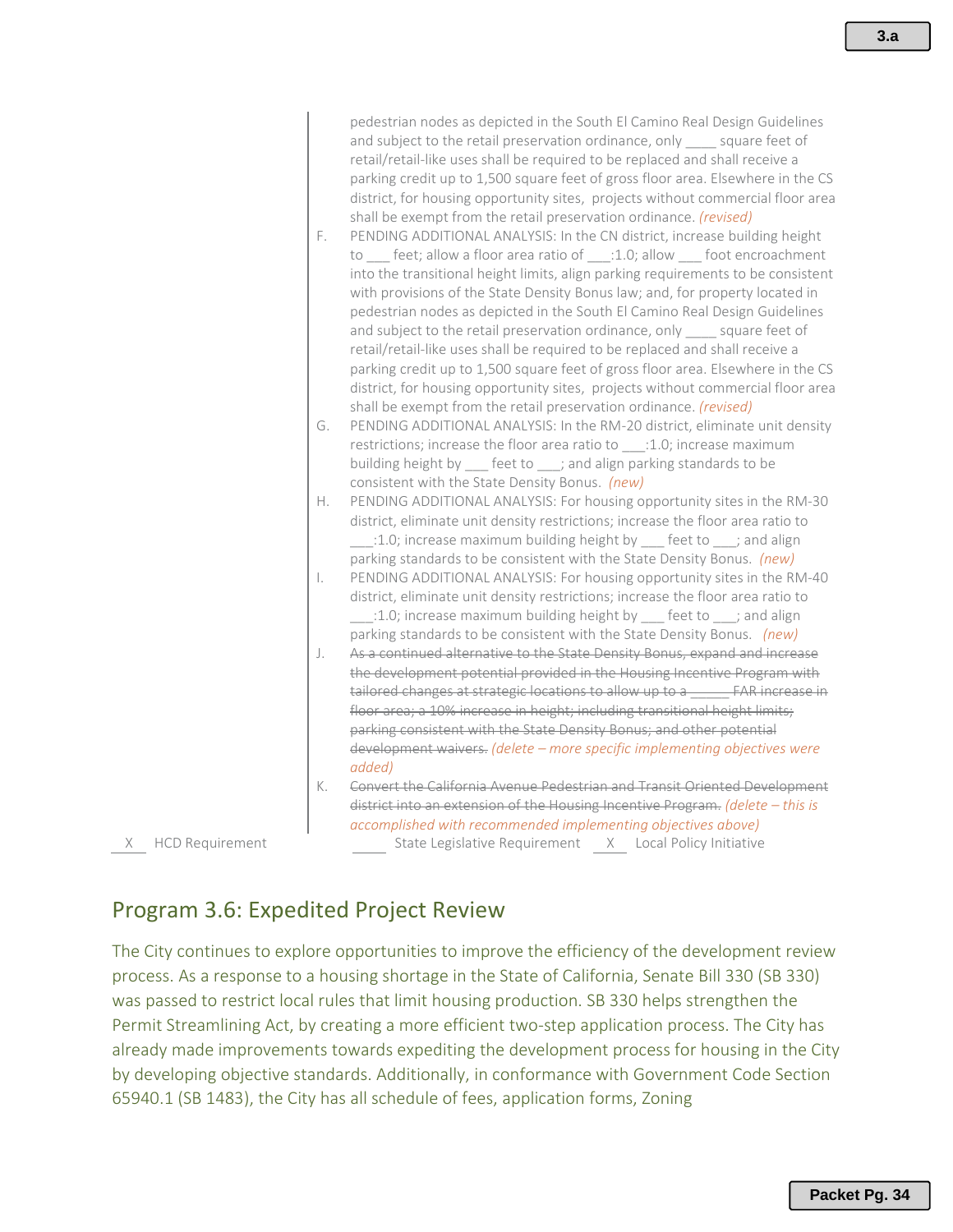Ordinance/Municipal Code, and other relevant information publicly accessible on the City's website. The City will continue to find ways to make the development process more efficient to uphold SB 330, by further streamlining the permit process and directly coordinating with developers to ensure a timely application and development process.

| Time Frame:                | PENDING                                                                                                                                                                                                                                                                                                                                                                                                                                                      |  |
|----------------------------|--------------------------------------------------------------------------------------------------------------------------------------------------------------------------------------------------------------------------------------------------------------------------------------------------------------------------------------------------------------------------------------------------------------------------------------------------------------|--|
| Responsible Agency:        | Planning and Development Services                                                                                                                                                                                                                                                                                                                                                                                                                            |  |
| Funding Sources(s):        | General Fund                                                                                                                                                                                                                                                                                                                                                                                                                                                 |  |
| Target Housing Population: | All Income Levels                                                                                                                                                                                                                                                                                                                                                                                                                                            |  |
| Implementing Objectives:   | Identify opportunities to reduce administrative burdens during permitting,<br>А.<br>such as automating processes, creating reference guides, and streamlining<br>review processes.                                                                                                                                                                                                                                                                           |  |
|                            | Formalize a procedure to offer no-cost pre-application consultation services<br>Β.<br>for new housing developments.                                                                                                                                                                                                                                                                                                                                          |  |
|                            | For housing projects subject to the City's Architectural Review Board, limit<br>C.<br>the number of hearings before the ARB to a maximum of two meetings.                                                                                                                                                                                                                                                                                                    |  |
|                            | Consider revising the threshold for Architectural Review Board (ARB),<br>D.<br>Planning and Transportation Commission (PTC), and Council review for<br>residential and commercially zoned projects to allow more projects to be<br>administratively reviewed. This would reduce time delay and uncertainty for<br>housing development projects. (delete - addressed with proposed HIP<br>expansion)                                                          |  |
|                            | Conduct an annual review and amend land use regulations, development<br>Е.<br>standards, permitting procedures, and fees, as needed, and where feasible,<br>to remove impediments to, and reduce the cost of, affordable residential<br>development. (delete - addressed through other programs, including<br>programs requiring ongoing review of local policy regulation)<br>Develop objective standards for residential development in multi-family<br>F. |  |
|                            | zones. (delete – City Council approved on first reading June 1, 2022)                                                                                                                                                                                                                                                                                                                                                                                        |  |
|                            | Amend the zoning code to make the Affordable Housing Overlay a by right<br>G.<br>administrative process within commercial districts. (delete - this was<br>approved by Council on June 1, 2022 and is addressed in another program)                                                                                                                                                                                                                          |  |
| <b>HCD Requirement</b>     | State Legislative Requirement Local Policy Initiative<br>X                                                                                                                                                                                                                                                                                                                                                                                                   |  |

Programs that conserve and improve the condition of the existing affordablehousing stock:

#### Program 4.1: Replacement Housing

Development on nonvacant sites with existing residential units is subject to a replacement requirement pursuant to Government Code Section 65583. The City will amend its code to require the replacement of units affordable to the same or lower income level as a condition of approval for any development on a nonvacant RHNA site consistent with those requirements set forth in California Density Bonus Law.

Time Frame: PENDING Funding Sources(s): General Fund

Responsible Agency: Planning and Development Services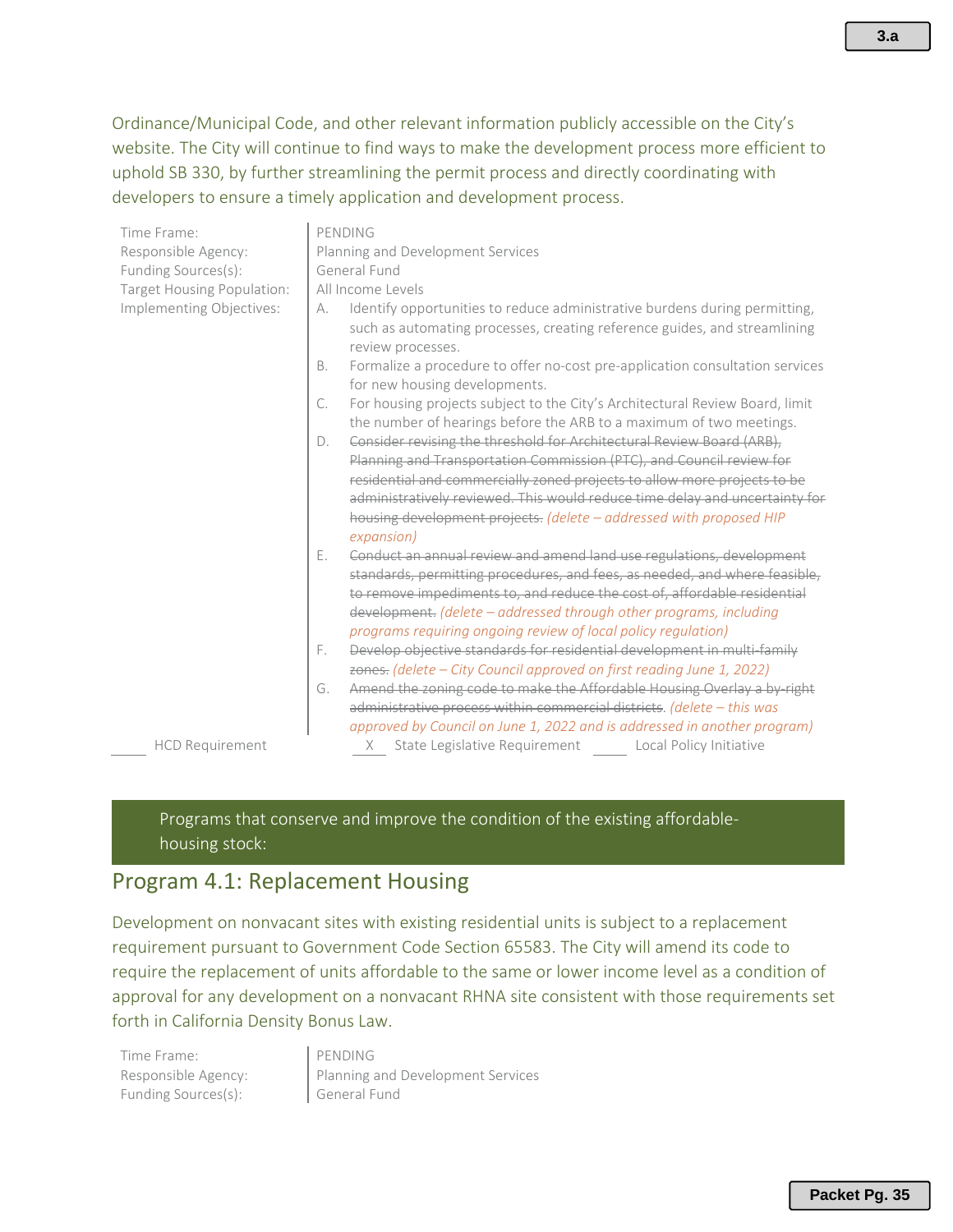| Target Housing Population:<br>Implementing Objectives: | All Income Levels<br>Amend the City's municipal code to require housing opportunity sites<br>А.<br>identified as meeting the lower income regional housing needs assessment<br>(RHNA) allocation, and other applicable sites with existing affordable units, to<br>require a one for one replacement of deed restricted units or units occupied<br>by lower income tenants, when redeveloped.<br>Expand the SB330 requirements to require any commercial development to<br>В.<br>replace any demolished residential units as a part of any redevelopment. |
|--------------------------------------------------------|-----------------------------------------------------------------------------------------------------------------------------------------------------------------------------------------------------------------------------------------------------------------------------------------------------------------------------------------------------------------------------------------------------------------------------------------------------------------------------------------------------------------------------------------------------------|
| <b>HCD Requirement</b>                                 | State Legislative Requirement X Local Policy Initiative                                                                                                                                                                                                                                                                                                                                                                                                                                                                                                   |

## Program 4.2: Neighborhood Preservation / Code Enforcement

The City is committed to preserving its existing housing stock and neighborhoods. If a complaint about substandard housing is received by the City's Code Enforcement Program, staff will provide information to the resident or homeowner about the City's Rehabilitation Program.

| Time Frame:<br>Responsible Agency:<br>Funding Sources(s):<br>Target Housing Population:<br>Quantified Objective: | Ongoing<br>Planning and Development Services<br>General Fund<br>All income levels<br>Annually communicate with renters through direct mailing to multi-family<br>А.<br>apartment buildings and through the City's website, resources available to |
|------------------------------------------------------------------------------------------------------------------|---------------------------------------------------------------------------------------------------------------------------------------------------------------------------------------------------------------------------------------------------|
|                                                                                                                  | renters, including expectations for housing quality and steps to take for<br>suspected substandard housing conditions. (revised, more specific)                                                                                                   |
| <b>HCD Requirement</b>                                                                                           | State Legislative Requirement<br>Local Policy Initiative                                                                                                                                                                                          |

## Program 4.3: Rehabilitation Program

The City is committed to maintaining quality housing conditions throughout the City. The City will continue to implement the Residential Rehabilitation Program through the City's Community Development Block Grant (CBDG) program, which offers financial assistance through grants and identifies new funding opportunities for loans to qualified low- and moderate-income households to repair and maintain their homes.

| Time Frame:                |
|----------------------------|
| Responsible Agency:        |
| Funding Sources(s):        |
| Target Housing Population: |
| Quantified Objective:      |

#### **Ongoing**

Planning and Development Services Community Development Block Grant (CBDG) Low- and moderate-income levels A. Annually dedicate CBDG funds as available to support the City's Rehabilitation Program with the goal of assisting 40 households over the planning period. B. Seek additional funding sources to supplement CBDG funding.

X HCD Requirement State Legislative Requirement Local Policy Initiative

Program 4.4: Seismic Retrofit *(new)*

Palo Alto was among the first jurisdictions to enact progressive seismic upgrade legislation and successfully established a program that required structure assessment reports and incentives to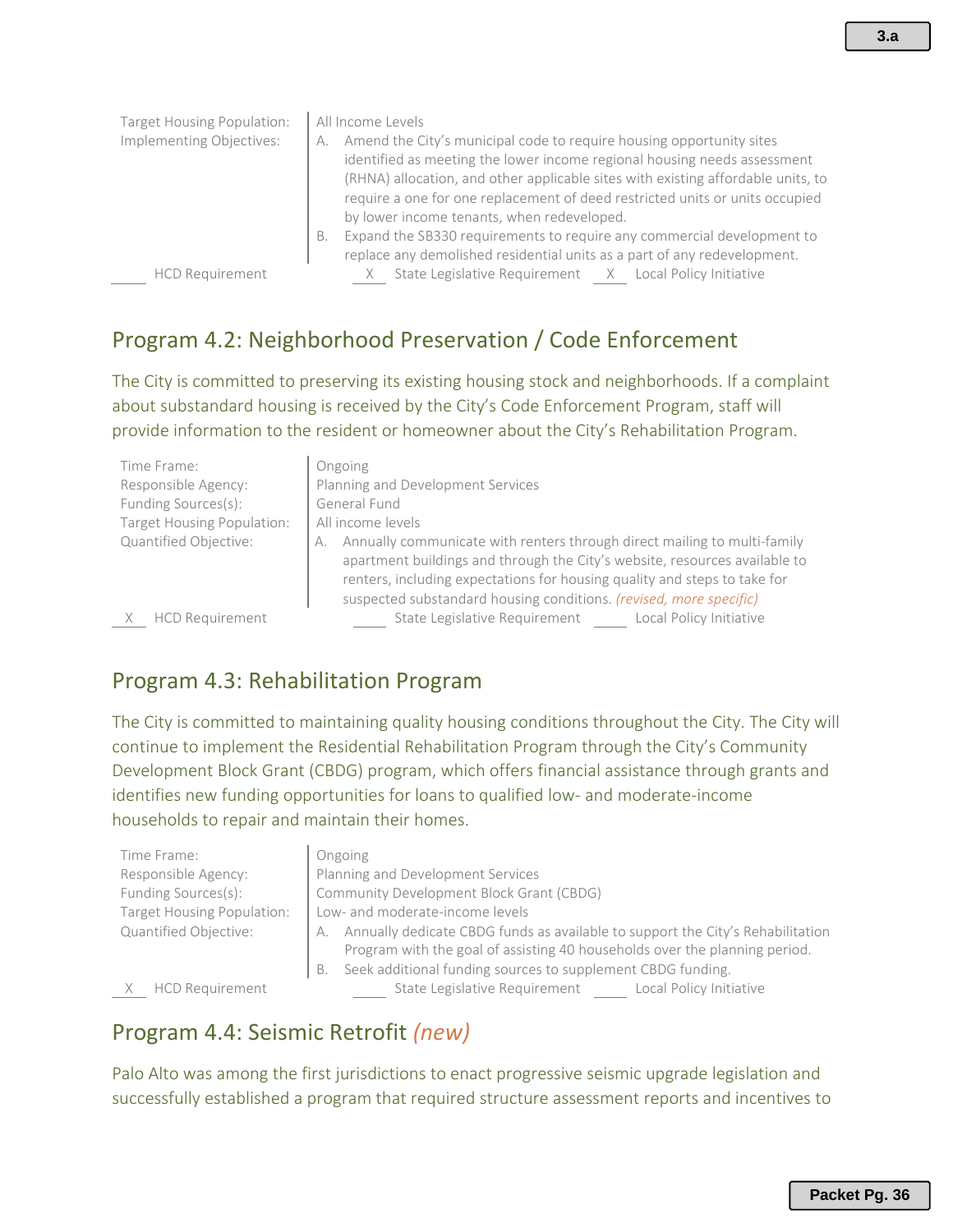encourage seismic retrofits. Much more is known today about the affect earthquakes have on different building typologies and engineering solutions to make buildings safer. An analysis of the City's housing stock finds there are multi-family housing units located in soft-story buildings that are vulnerable to a seismic event. In addition to addressing the safety concerns associated with seismically vulnerable buildings, structurally enhancing these buildings will reduce the potential for displacement and serve to make the City's housing stock more resilient.

| Time Frame:                | PENDING                                                                                                                                                  |  |
|----------------------------|----------------------------------------------------------------------------------------------------------------------------------------------------------|--|
| Responsible Agency:        | Planning and Development Services                                                                                                                        |  |
| Funding Sources(s):        | General Fund                                                                                                                                             |  |
| Target Housing Population: | All income levels                                                                                                                                        |  |
| Implementing Objective:    | A. Amend the City's seismic hazards identification program to strengthen<br>regulations and require seismic upgrades of vulnerable housing stock through |  |
|                            | a combination mandatory provisions and voluntary incentives.                                                                                             |  |
| <b>HCD Requirement</b>     | State Legislative Requirement X Local Policy Initiative                                                                                                  |  |

Programs that preserve assisted housing developments at-risk of conversion to market-rate:

#### Program 5.1: Preservation of At-Risk Housing

The City will continue to support the preservation of affordable housing projects that could potentially convert to market-rate units during the planning period. The City will monitor all units and assist property owners in maintaining the affordability of these units and provide relocation resources to tenants if preservation is unsuccessful.

| Time Frame:<br>Responsible Agency:<br>Funding Sources(s):<br>Target Housing Population:<br>Quantified Objectives: | Ongoing<br>Planning and Development Services<br>General Fund / HOME Investment Partnership Program<br>Low- and moderate-income levels<br>Twice during the planning period (2024 & 2028), provide direct notification to<br>А.<br>property owners and tenants of low- and moderate-income deed restricted<br>housing units of the state requirement to notify affected households about<br>the termination of the affordability restrictions at six and twelve months, and<br>three years. |
|-------------------------------------------------------------------------------------------------------------------|-------------------------------------------------------------------------------------------------------------------------------------------------------------------------------------------------------------------------------------------------------------------------------------------------------------------------------------------------------------------------------------------------------------------------------------------------------------------------------------------|
| <b>HCD Requirement</b>                                                                                            | Engage the property owner of 4230 Terman Drive (Terman Apartments) with<br>B.<br>72 affordable housing units at risk of conversion to market rate units during<br>the housing cycle to explore opportunities for continued affordability.<br>State Legislative Requirement<br>Local Policy Initiative                                                                                                                                                                                     |

#### Program 5.2: Funding Partnerships *(revised)*

Preserve and protect affordable, middle-income and at-risk housing through site acquisition or partnership opportunities, such as the California Community Housing Agency (CalCHA) or similar programs or agencies.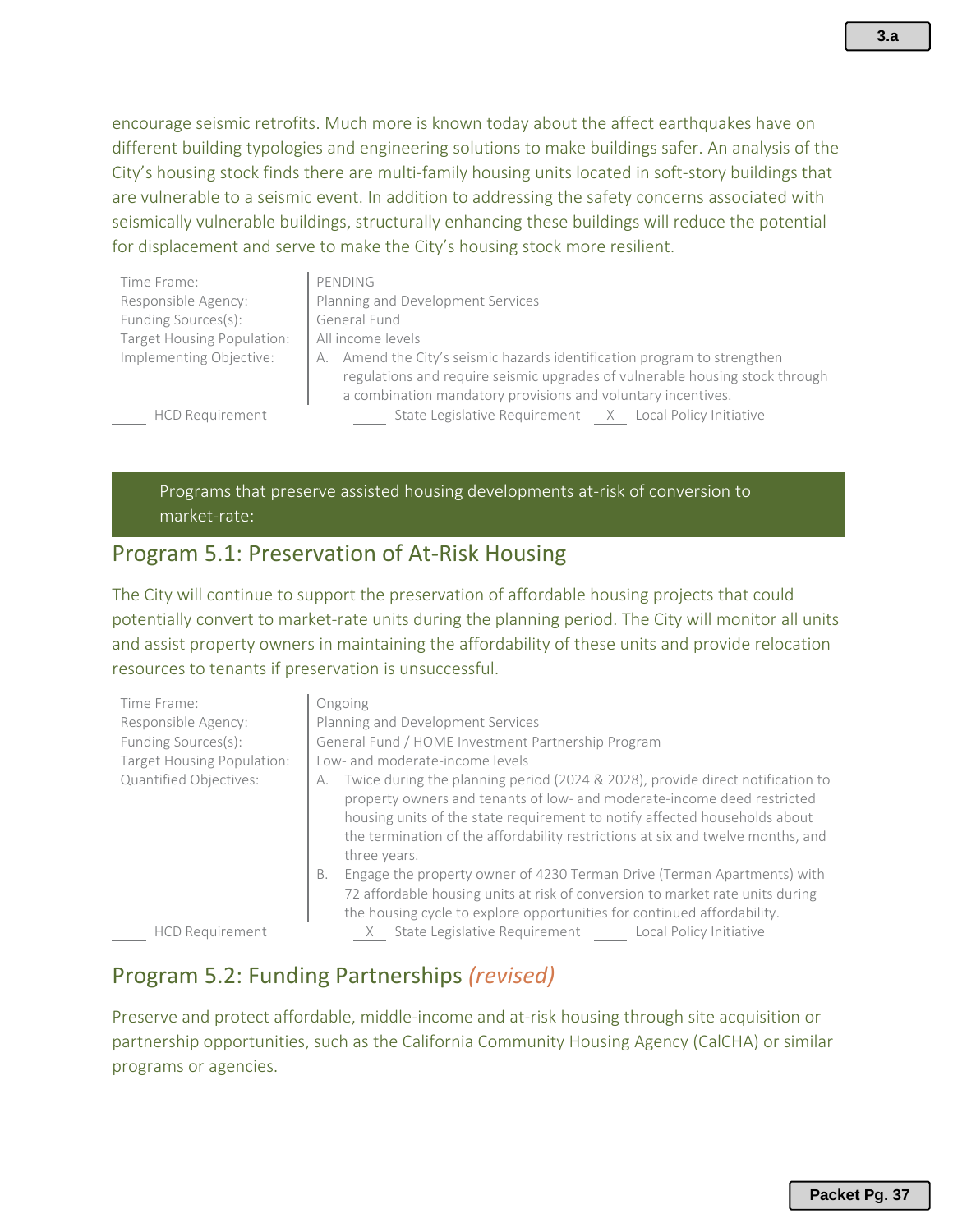Time Frame: PENDING Responsible Agency: Planning and Development Services Funding Sources(s): General Fund / HOME Investment Partnership Program Target Housing Population: | Low- and moderate-income levels Quantified Objectives: **A.** Review CalCHA partnership requirements and present an option to decisionmakers for inclusion to the program; identify existing housing sites meeting criteria for preservation. HCD Requirement **X** State Legislative Requirement Local Policy Initiative

Programs that promote equal housing opportunities, regardless of race, religion, sex, marital status, ancestry, national origin, color, familial status, or ability:

#### Program 6.1: Rename R-1 Zoning *(new)*

In recognition of the State-mandate to allow multiple units in single-family zones and to inform and realign the expectation of current and prospective R-1 property owners, the City will review how it describes this zoning district in the municipal code and comprehensive plan.

| Time Frame:                | PENDING                                                                                                                                                                       |  |  |
|----------------------------|-------------------------------------------------------------------------------------------------------------------------------------------------------------------------------|--|--|
| Responsible Agency:        | Planning and Development Services                                                                                                                                             |  |  |
| Funding Sources(s):        | General Fund                                                                                                                                                                  |  |  |
| Target Housing Population: | All income levels                                                                                                                                                             |  |  |
| Implementing Objective:    | Rename the R-1 (Single Family Residential) zoning to reflect the State-<br>А.<br>mandated permissiveness of multiple dwelling units in this lower density<br>zoning district. |  |  |
| <b>HCD Requirement</b>     | State Legislative Requirement X Local Policy Initiative                                                                                                                       |  |  |

Program 6.2: Housing Information Portal *(modified – promoted to* 

## *Program)*

Provide information on the City's website that clearly identifies the City's housing production goals and performance tracking; application processing requirements and target review times; developer incentives; inclusionary requirements; supplemental information such as checklists, flowcharts, and other relevant material; access to housing resources and an affordable housing database for individuals seeking opportunities in Palo Alto; and, contact information to obtain additional information.

Time Frame: **December 31, 2023** Responsible Agency: Planning and Development Services Funding Sources(s): General Fund Target Housing Population: | All income levels

Implementing Objective: A. Create a website that provides relevant housing application and processing information to the home building community. HCD Requirement State Legislative Requirement X Local Policy Initiative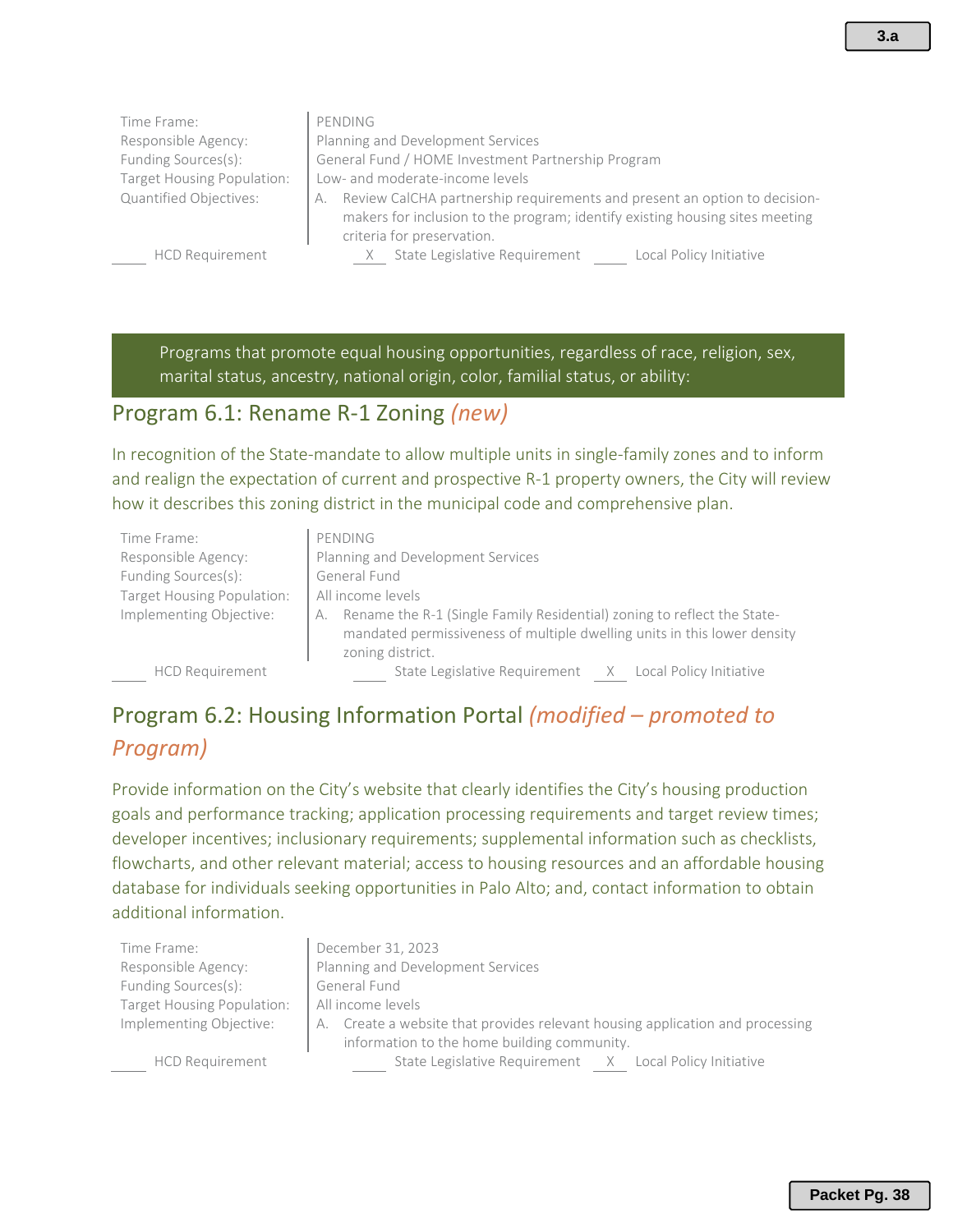## Program 6.3: ADU Facilitation Program

This program aims to annually monitor provisions made to ADU legislation and amend the City's Zoning Ordinance as necessary to ensure compliance with State law. Furthermore, the City is committed to reducing barriers to alternative types of housing such as ADUs.

In recent years, multiple bills have added requirements for local governments related to ADU ordinances. The 2016 and 2017 updates to State law included changes pertaining to the allowed size of ADUs, permitting ADUs by right in at least some areas of a jurisdiction, and parking requirements related to ADUs. More recent bills reduce the time to review and approve ADU applications to 60 days, remove lot size requirements and replacement parking space requirements and require local jurisdictions to permit junior ADUs. AB 68 allows an ADU and a junior ADU to be built on a single-family lot, if certain conditions are met. The State has also removed owner-occupancy requirements for ADUs, created a tiered fee structure that charges ADUs based on their size and location, prohibited fees on units of less than 750 square feet, and permitted ADUs at existing multi-family developments.

| Time Frame:<br>Responsible Agency:<br>Funding Sources(s):<br>Target Housing Population:<br>Implementing Objectives: | PENDING<br>Planning and Development Services<br>General Fund<br>All Income Levels<br>Respond in a timely manner to update the City's municipal code to integrate<br>А.<br>changes in State ADU housing law.<br>Maintain and update a City Summary Guide to ADUs and JADU's to promote,<br>В.<br>educate, and assist homeowners with developing ADUs.<br>Continue to monitor and publish information related to ADU production and<br>C.<br>application review timelines.<br>Explore potential options to reduce and waive fees for proposed affordable<br>$D$ .<br>ADUs and JADUs under certain criteria. (delete - addressed in another<br>program) |
|---------------------------------------------------------------------------------------------------------------------|------------------------------------------------------------------------------------------------------------------------------------------------------------------------------------------------------------------------------------------------------------------------------------------------------------------------------------------------------------------------------------------------------------------------------------------------------------------------------------------------------------------------------------------------------------------------------------------------------------------------------------------------------|
| <b>HCD Requirement</b>                                                                                              | State Legislative Requirement<br>Local Policy Initiative<br>X                                                                                                                                                                                                                                                                                                                                                                                                                                                                                                                                                                                        |

## Program 6.4: Housing For Persons With Special Needs

The City's municipal code is periodically updated to address a wide range of issues and California and Federal law. The City will continue to monitor its policies, standards, and regulations to ensure that they comply with applicable law. The City will also facilitate the development of housing for persons with disabilities and other special needs through incentives for affordable housing development.

| Time Frame:                             | PENDING                           |
|-----------------------------------------|-----------------------------------|
| Responsible Agency:                     | Planning and Development Services |
| Funding Sources(s):                     | General Fund                      |
| Target Housing Population:   Low Income |                                   |
|                                         |                                   |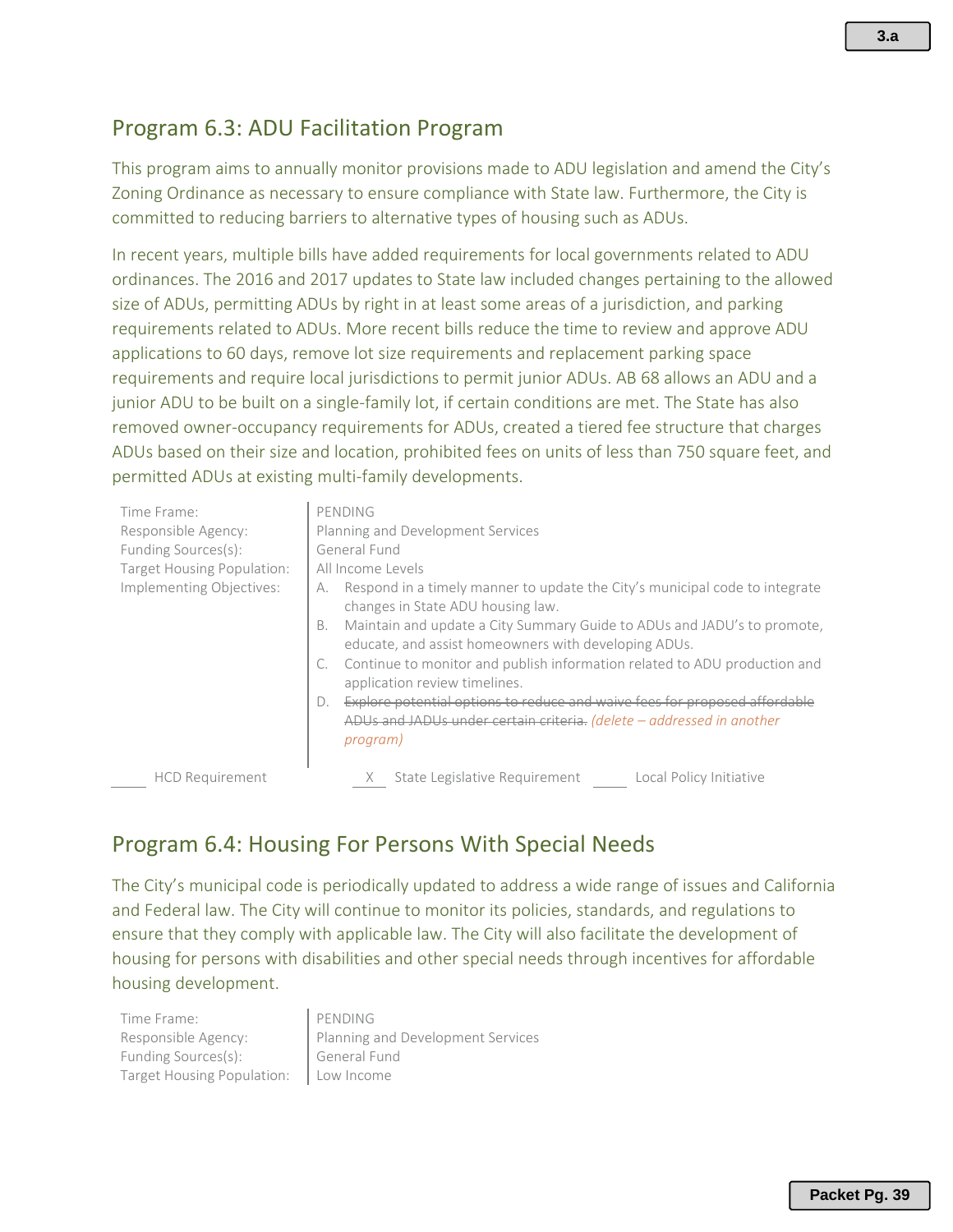| Implementing Objectives:    | A. For extremely low income housing units, provide preferences to populations<br>with special needs.                                                                                                                                                |
|-----------------------------|-----------------------------------------------------------------------------------------------------------------------------------------------------------------------------------------------------------------------------------------------------|
|                             | On an ongoing basis, with annual review, contract with and financially support<br>В.<br>non-profit services providers that help meet the supportive services needs of<br>the City's diverse community, especially those with extremely low incomes. |
|                             | C. In order to assist in the housing needs for special needs populations, the City<br>will:                                                                                                                                                         |
|                             | Engage with housing advocates on the identification of needs and new<br>۰<br>solutions,                                                                                                                                                             |
|                             | Encourage housing developers, through the City's BMR requirements, to<br>$\bullet$<br>designate a portion of new affordable housing units for special needs<br>populations, and                                                                     |
|                             | Partner with the County and other agencies to pursue funding sources<br>$\bullet$<br>designated for housing for special needs groups, including seniors and<br>persons with intellectual and physical disabilities.                                 |
| <b>HCD Requirement</b><br>X | State Legislative Requirement<br>Local Policy Initiative                                                                                                                                                                                            |

## Program 6.5: Multi-Family Housing and Large Family Units

Certain groups have greater difficulty finding decent, affordable housing due to special circumstances. Due to the high cost of housing and scarcity of land, housing units large enough to accommodate large families are limited. The City considers large families as a vulnerable population within the City and is committed to exploring additional opportunities for multifamily housing developments. Furthermore, the City will continue to advocate and promote the production of housing units of all to accommodate all persons and family sizes. Large family units have three or more bedroom units.

| Time Frame:                | PENDING                                                                                                                |
|----------------------------|------------------------------------------------------------------------------------------------------------------------|
| Responsible Agency:        | Planning and Development Services                                                                                      |
| Funding Sources(s):        | General Fund                                                                                                           |
| Target Housing Population: | PENDING                                                                                                                |
| Implementing Objectives:   | Explore incentives to encourage larger units, such as FAR exemptions for three<br>bedroom units.                       |
|                            | B. Promote and encourage a mix of different bedroom units in each<br>development.                                      |
|                            | The City shall encourage housing designs that meet the needs of extended,<br>multigenerational, and/or large families. |
| <b>HCD Requirement</b>     | State Legislative Requirement<br>Local Policy Initiative                                                               |

#### Program 6.6: Homeless Prevention Program

Santa Clara County adopted the Santa Clara Community Plan to End Homelessness, which is designed to address homelessness throughout Santa Clara County as a whole. The City's Homeless Prevention Program was created as a result of the County's Community Plan to End Homelessness. The Program is for Palo Alto households who are at risk of becoming homeless as defined by HUD and focuses on self-sufficiency and stabilization. And for those experiencing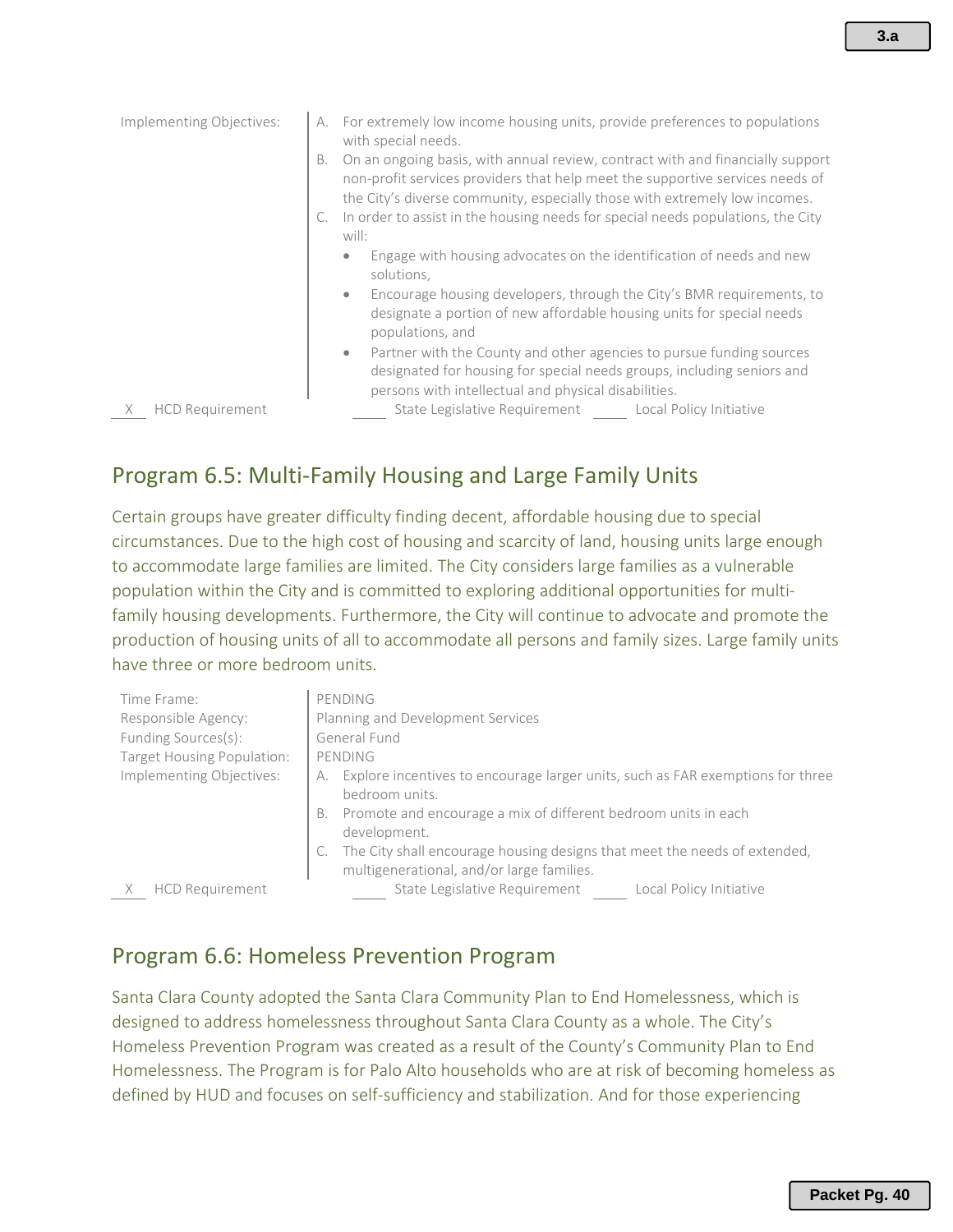#### homelessness and waiting for more permanent housing, provide services that offer immediate support.

| Time Frame:                | PENDING                                                                               |
|----------------------------|---------------------------------------------------------------------------------------|
| Responsible Agency:        | Planning and Development Services                                                     |
| Funding Sources(s):        | General Fund                                                                          |
| Target Housing Population: | Very Low, Low-Income Levels                                                           |
| Implementing Objectives:   | Expand areas of the City Safe Parking Program including case management.<br>А.        |
|                            | Create a social services directory and make it available to residents at public<br>В. |
|                            | counters and on City website.                                                         |
|                            | Expand the City's homeless prevention program to include renter protections           |
|                            | and financial assistance for rent, security deposits, and utilities.                  |
| <b>HCD Requirement</b>     | State Legislative Requirement<br>Local Policy Initiative                              |

#### Program 6.7: Transitional and Supportive Housing

Transitional and Supportive Housing: Assembly Bill 2162 (AB 2162), which was passed in 2018, requires that supportive housing be a use by right in zones where multi-family and mixed-use are permitted, including nonresidential zones permitting multifamily uses. Additionally, AB 2162 prohibits local governments from imposing any minimum parking requirements for units occupied by supportive housing residents if the development is located within ½ mile of a public transit stop. The City will amend its Zoning Ordinance to comply with the latest provisions under AB 2162 and will continue to seek new supportive housing opportunities through further analysis of the residential site inventory. The City is committed to expanding both supportive and transitional housing opportunities for vulnerable communities that rely on such services and will prioritize these housing developments near transit centers to provide easier access to City services for supportive and transitional housing residents.

| Time Frame:                | PENDING                                                                        |
|----------------------------|--------------------------------------------------------------------------------|
| Responsible Agency:        | Planning and Development Services                                              |
| Funding Sources(s):        | General Fund                                                                   |
| Target Housing Population: | PENDING                                                                        |
| Implementing Objective:    | Continue to pursue the Homekey (LATP) site for use as a temporary bridge<br>А. |
|                            | housing facility to provide accommodations for individuals who are actively    |
|                            | engaged in services leading to permanent housing.                              |

HCD Requirement

| State Legislative Requirement | Local Policy Initiative |
|-------------------------------|-------------------------|
|-------------------------------|-------------------------|

#### Program 6.8: Alternative Housing

Under this program, the City will continue to support alternative types of housing, such as multifamily units, single-room occupancy units, and managed living units or "micro-units," to accommodate extremely-low-income households.

Time Frame: PENDING Funding Sources(s): **General Fund** 

Responsible Agency: **Planning and Development Services**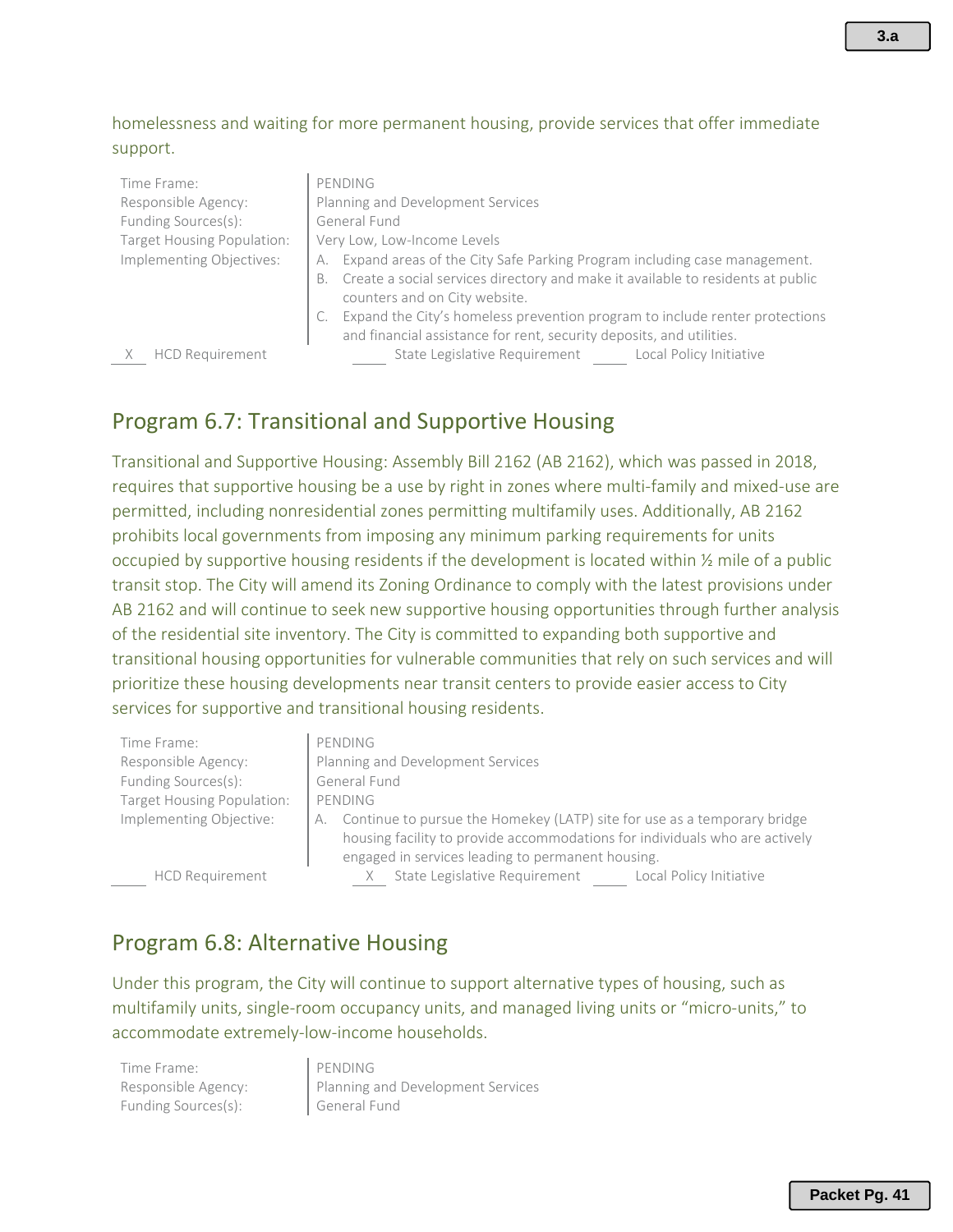| Target Housing Population: | PENDING                                                                                                                                                                                                                                                                                                     |
|----------------------------|-------------------------------------------------------------------------------------------------------------------------------------------------------------------------------------------------------------------------------------------------------------------------------------------------------------|
| Implementing Objectives:   | A. Coordinate with the County shared housing program or HIP Housing to provide<br>a shared housing arrangement facilitation.                                                                                                                                                                                |
|                            | Encourage innovative housing structures, such as micro-unit housing and new<br>В.<br>shared and intergenerational housing models to help meet the housing needs<br>of aging adults, students, and lower-income individuals citywide.                                                                        |
|                            | Review and amend the Zoning Ordinance to review and amend definitions and<br>allowances of uses for the definition of family, Employee Housing, Residential<br>care facilities, Group Homes and/or Boardinghouses to review regulations to<br>be consistent with California Law for six or fewer residents. |
| <b>HCD Requirement</b>     | State Legislative Requirement X Local Policy Initiative                                                                                                                                                                                                                                                     |

## Program 6.9: Fair Housing Services

The City of Palo Alto is committed to providing equitable opportunities to all residents of Palo Alto in order to expand access to housing and increase housing mobility. To achieve fair housing goals, the City will continue to partner and support Project Sentinel who provides a variety of fair housing services including but not limited to: tenant/landlord services, including mediation, information, investigation, counseling, and referral services. The City will take actions to overcome patterns of segregation, address disparities in housing needs and access to opportunity, and foster inclusive communities.

| Time Frame:                 | PENDING                                                                               |
|-----------------------------|---------------------------------------------------------------------------------------|
| Responsible Agency:         | Planning and Development Services                                                     |
| Funding Sources(s):         | General Fund                                                                          |
| Target Housing Population:  | PENDING                                                                               |
| Implementing Objectives:    | Distribute educational materials to property owners, apartment managers, and<br>А.    |
|                             | tenants relative to fair housing requirements, regulations, and services.             |
|                             | In an ongoing basis, continue to provide multi-lingual fair housing information<br>В. |
|                             | to the public regularly as needed via the public counters, message boards, City       |
|                             | website, neighborhood watch, and in response to telephone inquiries.                  |
|                             | C. Continue to provide referral to Project Sentinel, State Fair Employment and        |
|                             | Housing, HUD Fair Housing and Equal Opportunity division, and other legal             |
|                             | services as appropriate.                                                              |
|                             | Allocate annual funding for fair housing services through the Action Plan<br>D.       |
|                             | process for the use of CDBG funds                                                     |
|                             | Work with Project Sentinel and renter organizations to educate tenants and<br>Е.      |
|                             | landlords about fair housing requirements.                                            |
| <b>HCD Requirement</b><br>X | State Legislative Requirement<br>Local Policy Initiative                              |

## Program 6.10: Affirmatively Furthering Fair Housing

To address the requirements of AB 686, the City participates in the 2020-2025 Santa Clara County Consolidated Plan (ConPlan). The County's ConPlan identifies eight housing goals for the County and each of its participating jurisdictions including Palo Alto. Additionally, the ConPlan identifies regional and local barriers to fair housing around the region, with heavy emphasis on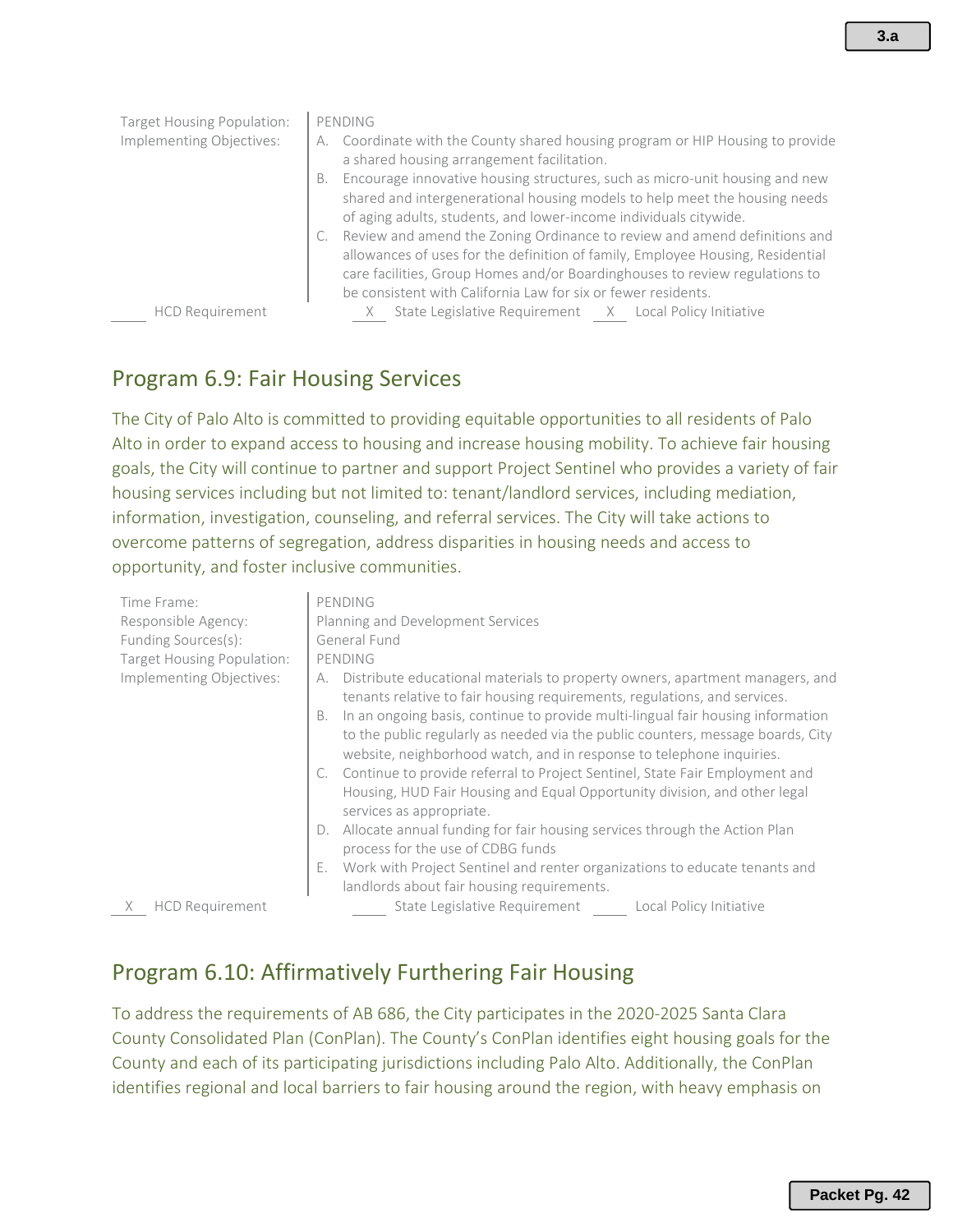racial and economic disparity, land use and zoning, and lack of assistance and resources. Methodologies were identified to reduce barriers in the City including adjusting zoning amendments to expand affordable and alternative housing opportunities and increasing accessibility to information.

| Time Frame:                | PENDING                                                                                                                                                                                                                                                                                                                                                                                                                                                                                              |
|----------------------------|------------------------------------------------------------------------------------------------------------------------------------------------------------------------------------------------------------------------------------------------------------------------------------------------------------------------------------------------------------------------------------------------------------------------------------------------------------------------------------------------------|
| Responsible Agency:        | Planning and Development Services                                                                                                                                                                                                                                                                                                                                                                                                                                                                    |
| Funding Sources(s):        | General Fund                                                                                                                                                                                                                                                                                                                                                                                                                                                                                         |
| Target Housing Population: | PENDING                                                                                                                                                                                                                                                                                                                                                                                                                                                                                              |
| Implementing Objectives:   | Reduce barriers to housing, including but not limited to racial inequities, high<br>А.<br>housing costs, and public awareness of existing resources through use of the<br>city's Inclusionary Housing Ordinance, Housing Trust Funds, development of<br>city-owned properties, and use of grant funding for housing.<br>Promote Housing Choice Vouchers to support housing mobility by educating<br>В.<br>landlords about income discrimination (i.e. Cannot post "NO Section 8" on<br>applications) |
|                            | Institute Tenant Protections to prevent anti-displacement including the<br>C.<br>following: relocation assistance; eviction reduction program; rental survey<br>program; security deposit limit; rent stabilization; fair chance ordinance; right<br>to counsel.                                                                                                                                                                                                                                     |
| <b>HCD Requirement</b>     | State Legislative Requirement X Local Policy Initiative                                                                                                                                                                                                                                                                                                                                                                                                                                              |

#### Program 6.11: Fair Housing Program

AB 686 (2017) requires each city to administer its programs and activities related to housing in a manner that affirmatively furthers fair housing. Palo Alto will take actions to overcome patterns of segregation, address disparities in housing needs and access to opportunity, and foster inclusive communities.

| Time Frame:                | PENDING                                                                                                                                                                                                                                                                                                                                                                                                                                                                                                                                                                                                                                                 |
|----------------------------|---------------------------------------------------------------------------------------------------------------------------------------------------------------------------------------------------------------------------------------------------------------------------------------------------------------------------------------------------------------------------------------------------------------------------------------------------------------------------------------------------------------------------------------------------------------------------------------------------------------------------------------------------------|
| Responsible Agency:        | Planning and Development Services                                                                                                                                                                                                                                                                                                                                                                                                                                                                                                                                                                                                                       |
| Funding Sources(s):        | General Fund                                                                                                                                                                                                                                                                                                                                                                                                                                                                                                                                                                                                                                            |
| Target Housing Population: | PENDING                                                                                                                                                                                                                                                                                                                                                                                                                                                                                                                                                                                                                                                 |
| Implementing Objectives:   | Encourage mixed-income developments accessible to lower income residents<br>А.<br>citywide, especially in high opportunity and resource-rich areas through use of<br>the City's Below Market Rate (BMR) requirements, Housing Trust Funds,<br>development of city-owned properties, and use of grant funding for housing.<br>Reduce barriers to housing, including but not limited to racial inequities, high<br>В.<br>housing costs, and public awareness of existing resources through use of the<br>City's Below Market Rate (BMR) requirements, Housing Trust Funds,<br>development of city-owned properties, and use of grant funding for housing. |
| <b>HCD Requirement</b>     | State Legislative Requirement<br>Local Policy Initiative                                                                                                                                                                                                                                                                                                                                                                                                                                                                                                                                                                                                |

## Program 6.12: Community Outreach Program

Community outreach is a key component to developing a comprehensive and inclusive housing market in the city. It is critical to engage local community groups and stakeholders from all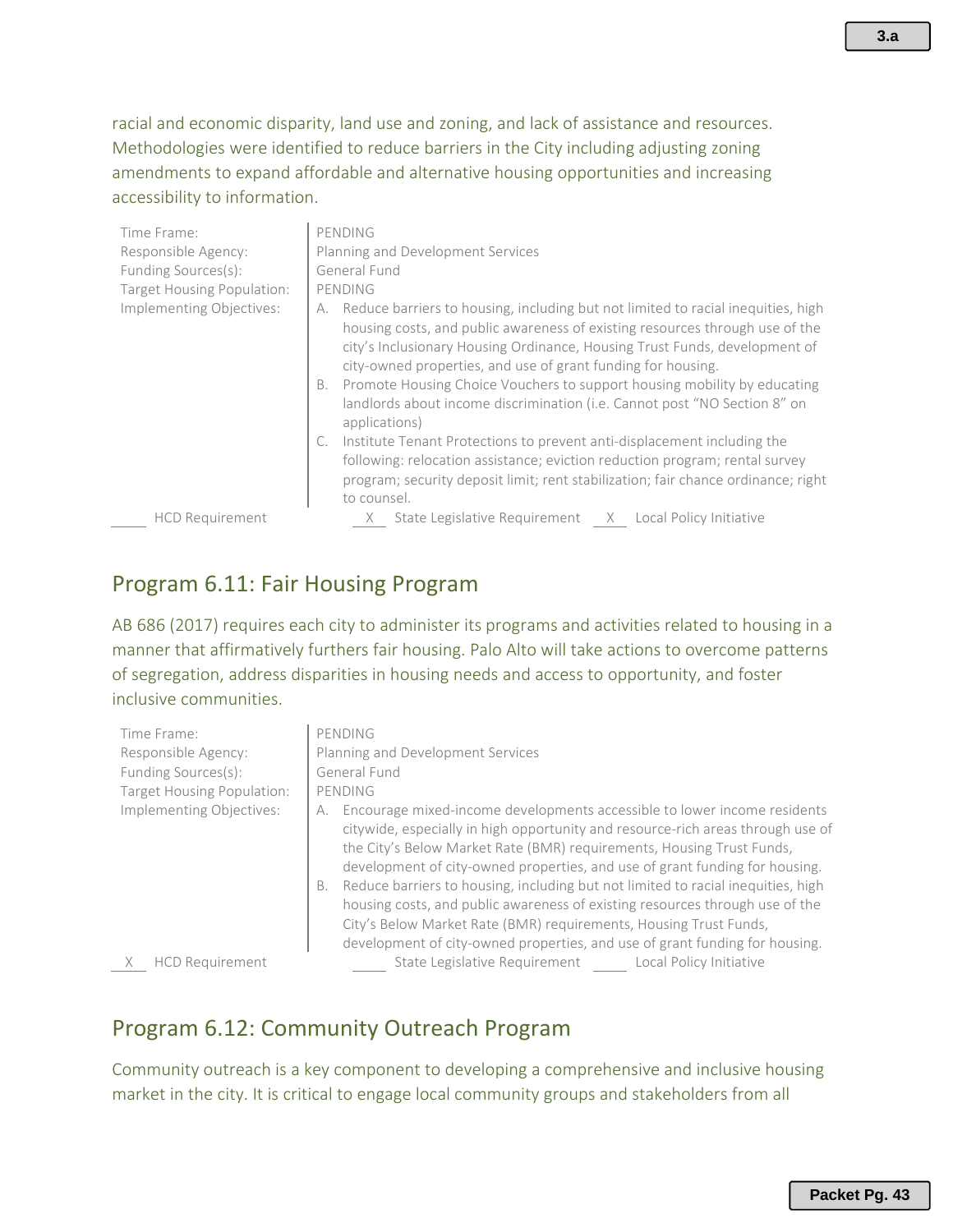sectors of the community in order to educate and provide inclusive housing opportunities. The goal of this program is to provide underrepresented community groups, which are affected by restrictions to fair and equitable housing, greater opportunities for becoming informed and engaged in the City's housing and overall planning process.

| Time Frame:                | PENDING                                                                                                                                                                                                                                                                                                                                                                                                                                                         |
|----------------------------|-----------------------------------------------------------------------------------------------------------------------------------------------------------------------------------------------------------------------------------------------------------------------------------------------------------------------------------------------------------------------------------------------------------------------------------------------------------------|
| Responsible Agency:        | Planning and Development Services                                                                                                                                                                                                                                                                                                                                                                                                                               |
| Funding Sources(s):        | General Fund                                                                                                                                                                                                                                                                                                                                                                                                                                                    |
| Target Housing Population: | PENDING                                                                                                                                                                                                                                                                                                                                                                                                                                                         |
| Implementing Objectives:   | Partner with Human Services for community outreach with a focus on<br>А.<br>traditionally underrepresented groups.<br>The City shall continue to facilitate opportunities for all residents and<br>В.<br>stakeholders to provide meaningful and effective input on proposed planning<br>activities early on and continuously throughout plan development and the<br>public review process. Outreach efforts to disadvantaged communities will be<br>a priority. |
| <b>HCD Requirement</b>     | State Legislative Requirement X Local Policy Initiative                                                                                                                                                                                                                                                                                                                                                                                                         |
|                            |                                                                                                                                                                                                                                                                                                                                                                                                                                                                 |